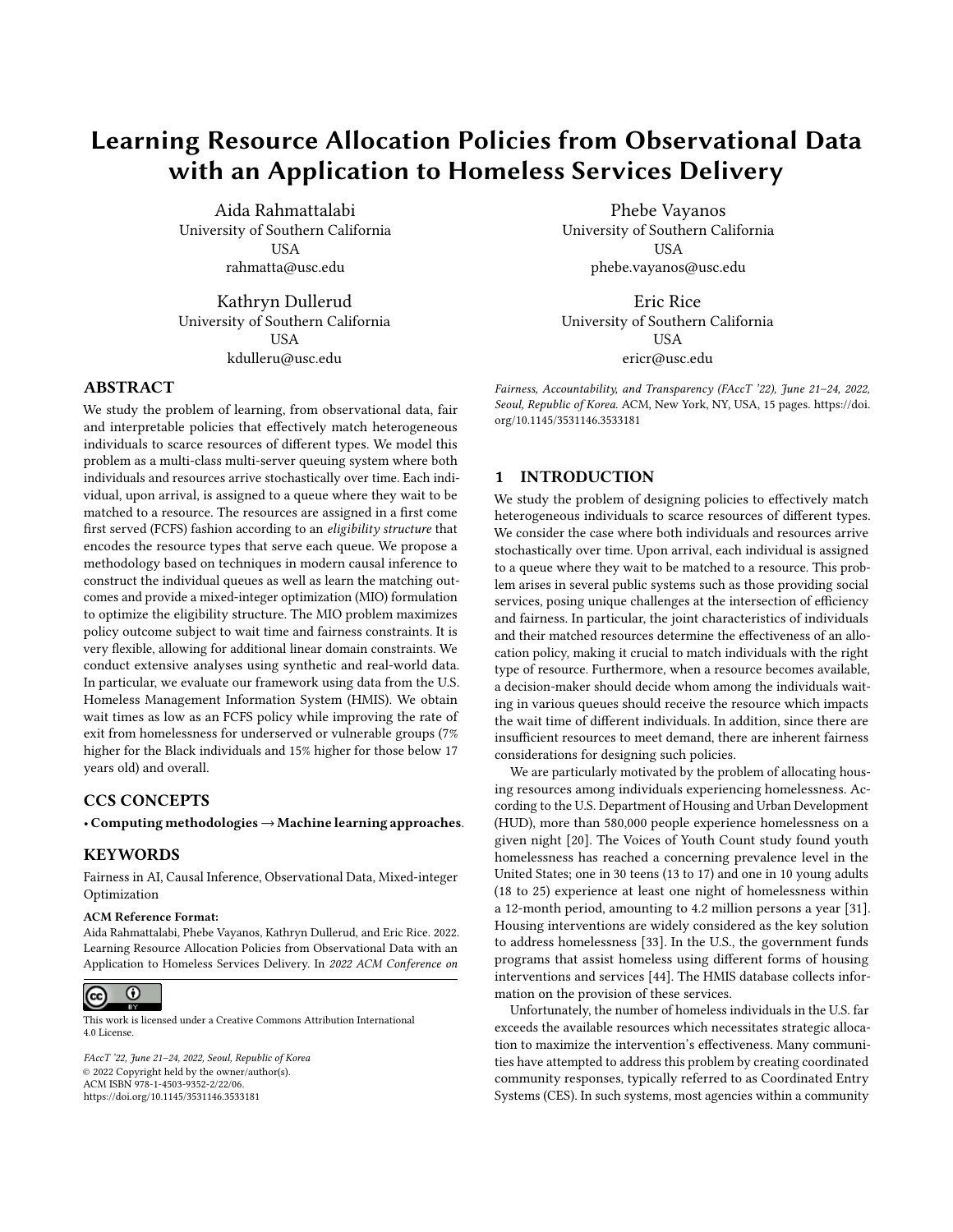<span id="page-1-0"></span>



Figure 1: NST-recommended resource allocation policy utilized by housing allocation agencies in the homelessness context. The policy is in the form of a resource eligibility structure. According to this figure, individuals with score eight and above qualify for PSH, score 4 to 7 are assigned to the RRH wait list and finally individuals who score below 4 are not assigned to any of the housing interventions.

1 pool their housing resources in a centralized system called a Continuum of Care (CoC). A CoC is a regional or local planning body that coordinates housing and services funding—primarily from HUD—for people experiencing homelessness. Individuals in a given CoC who seek housing are first assessed for eligibility and vulnerability and those identified as having the greatest need are matched to appropriate housing resources [\[39\]](#page-11-3). For example, in the context of youth homelessness, the most widely adopted tool for assessing vulnerability is the Transition Age Youth-Vulnerability Index-Service Prioritization Decision Assistance Tool (TAY-VI-SPDAT): Next Step Tool (NST), which was developed by OrgCode Consulting, Corporation for Supportive Housing (CSH), Community Solutions, and Eric Rice. OrgCode claims that hundreds of CoC's in the USA, Canada and Australia have adopted this tool [\[34\]](#page-11-4). After assessment, each individual receives a vulnerability score ranging from 0 to 17. One of the main challenges that CoC's face is how to use the information about individuals to decide what housing assistance programs should be available to a particular homeless individual. In many communities, based on the recommendations provided in the NST tool documentation, individuals who score 8 to 17 are considered as "high risk" and are prioritized for resource-intensive housing programs or Permanent Supportive Housing (PSH). Those who score in the 4-7 range are typically assigned to short-term rental subsidy programs or Rapid-ReHousing (RRH) and those with score below 4 are eligible for services that meet basic needs which we refer to as Service Only (SO) [\[40\]](#page-11-5). Figure [1](#page-1-0) depicts how the individuals are matched to resources according to the status-quo policy.

The aforementioned policy can be viewed as a resource eligibility structure as from the onset, it determines the resources an individual is eligible for. Such policies have the advantage of being interpretable, i.e., it is easy to explain why a particular allocation is made. Earlier work shows that most communities follow the policy recommendations when assigning housing [\[40\]](#page-11-5). However, controversy has surrounded the use of these cut scores and as of December 2020, OrgCode has called for new approaches to using the data collected by HMIS [\[35\]](#page-11-6). There is also an overwhelming desire on the part of HUD to design systematic and data-driven housing policies, including the design of the cut scores and the queues that they induce [\[44\]](#page-11-2). Currently, the cut scores are not tied to the treatment effect of interventions or the relative arrival rate

of individuals and resources in the respective queues. This is problematic as it is not evidently clear that assigning high-scoring and mid-scoring individuals to particular housing interventions, such as PSH or RRH, actually increases their chances of becoming stably housed. Additionally, there may not be enough resources to satisfy the needs of all individuals matched to a particular resource, resulting in long wait times. Prolonged homelessness may in turn increase the chances of exposure to violence, substance use, etc., or individuals dropping out of the system.

In particular, OrgCode and others have called for a new equity focus to how vulnerability tools are linked to housing allocation [\[29,](#page-10-1) [35\]](#page-11-6). Despite recent efforts to understand and mitigate disparities in homelessness, current system suffers from a significant gap in the prevalence of homelessness across different groups. For example, studies show that most racial minority groups experience homelessness at higher rates than Whites [\[18\]](#page-10-2). Also, recent work has revealed that PSH outcomes are worse for Black clients in Los Angeles [\[29\]](#page-10-1) and based on the same HMIS data used in present study, Black, Latinx, and LGBQ youth have been shown to experience worse housing outcomes [\[22\]](#page-10-3). Addressing these disparities requires an understanding of the distribution of the individuals vulnerability to homelessness, the heterogeneity in the treatment affect and the associations with protected attributes such as race, gender, or age.

In this work, we build on the literature on causal inference and queuing theory and propose a methodology that uses historical data about the waitlisted individuals and their allocated resources to optimize resource allocation policies. We make the following contributions:

- We model the policy optimization problem as a multi-class multi-server queuing system between heterogeneous individuals and resources that arrive over time. We extend the literature on queuing theory by proposing a data-driven methodology to construct the model from observational data. Specifically, we use tools from modern causal inference to learn the treatment effect of the interventions from data and construct the queues by grouping individuals that have similar average treatment effects.
- We propose interpretable policies that take the form of a resource eligibility structure, encoding the resource types that serve each queue. We provide an MIO formulation to optimize the eligibility structure that incorporates flexibly defined fairness considerations or other linear domain-specific constraints. The MIO maximizes the policy effectiveness and guarantees minimum wait time.
- Using HMIS data, we conduct a case study to demonstrate the effectiveness of our approach. Our results indicate superior performance along policy effectiveness, fairness and wait time. Precisely, we are able to obtain wait time as low as a fully FCFS policy while improving the rate of exit from homelessness for traditionally underserved or vulnerable groups (7% for the Black individuals and 15% higher for youth below 17 years old) and overall.

The remainder of this paper is organized as follows. In Section [2,](#page-2-0) we review the related literature. In Section [3,](#page-2-1) we introduce the policy optimization problem. In Section [4,](#page-5-0) we propose our data-driven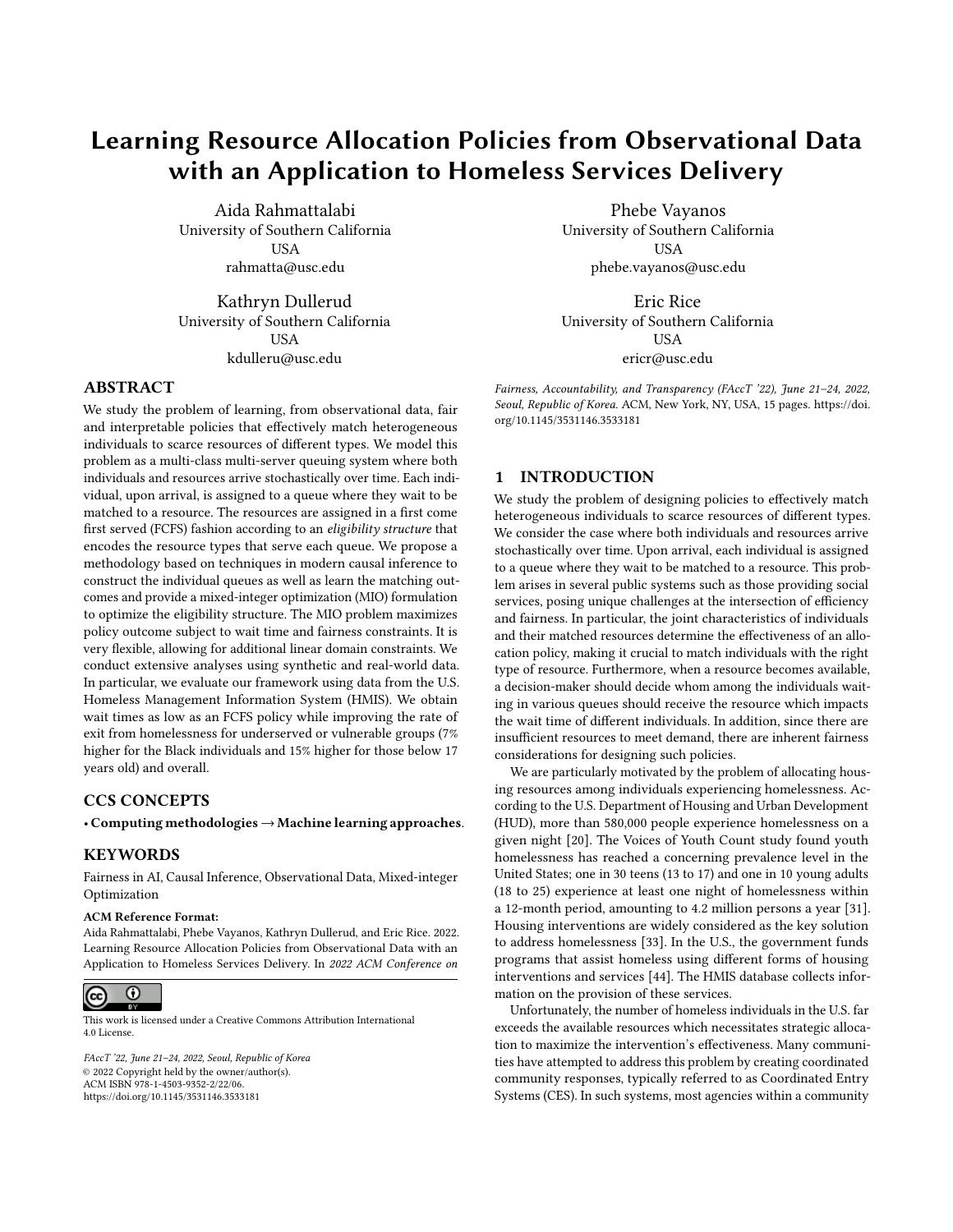methodology for solving the policy optimization problem. Finally, we summarize our numerical experiments and present a case study using HMIS data on youth experiencing homelessness in Section [5.](#page-6-0) Proofs and detailed numerical results are provided in the Appendix.

## <span id="page-2-0"></span>2 LITERATURE REVIEW

This work is related to several streams of literature which we review. Specifically, we cover queuing theory as the basis of our modelling framework. We also position our methodology within the literature on data-driven policy optimization and causal inference. We conclude by highlighting recent works on fairness in resource allocation.

A large number of scarce resource allocation problems give rise to one-sided queuing models. In these models, resources are allocated upon arrival, whereas individuals queue before being matched. Examples are organ matching [\[7\]](#page-10-4) and public housing assignment [\[4,](#page-10-5) [24\]](#page-10-6). One stream of literature studies dynamic matching policies to find asymptotically optimal scheduling policies under conventional heavy traffic conditions [\[5,](#page-10-7) [28\]](#page-10-8). Another stream focuses on the system behavior under FCFS service discipline aiming to identify conditions that ensure the stability of the queuing system and characterize the steady-state matching flow rates, i.e., the average rate of individuals of a given queue (or customer class) that are served by a particular resource (server) [\[10,](#page-10-9) [17\]](#page-10-10). These works only focus on minimizing delay and do not explicitly model the heterogeneous service value among the customers. Recently, [\[15\]](#page-10-11) studied one-sided queuing system where resources are allocated to the customer with the highest score (or index), which is the sum of the customer's waiting score and matching score. The authors derive a closed-form index that optimizes the steady-state performance subject to specific fairness considerations. Their proposed fairness metric measures the variance in the likelihood of getting service before abandoning the queue. Contrary to their model, we consider FCFS policies subject to resource eligibility structures which we optimize over. Our model is based on the policies currently being implemented for housing allocation among homeless individuals that target resources to heterogeneous individuals by explicitly imposing an eligibility structure. Our policies are interpretable by design as upon arrival the resources that an individual is eligible for is known, making it easy to explain why a certain allocation has or has not been made. Further, the proposed model allows for a more general class of fairness requirements commonly used in practice including fairness in allocation and outcome. It is noteworthy that our model is different from common allocation models in the public housing setting where targeting of the resources can be considered as implicit, i.e., individuals with different levels of need make different choices about where to apply and what to accept themselves [\[3,](#page-10-12) [4\]](#page-10-5).

Our approach builds upon [\[2\]](#page-10-13), in which the authors study the problem of designing a matching topology between customer classes and servers under a FCFS service discipline. They focus on finding matching topologies that minimize the customers' waiting time and maximize matching rewards obtained by pairing customers and servers. The authors characterize the average steady-state wait time across all customer classes in terms of the structure of the matching model, under heavy-traffic condition. They propose a quadratic

program (QP) to compute the steady-state matching flows between customers and servers and prove the conditions under which the approximation is exact. We build on the theoretical results in [\[2\]](#page-10-13) to design resource eligibility structures that match heterogeneous individuals and resources in the homelessness setting. Contrary to the model in [\[2\]](#page-10-13), we do not assume that the queues or the matching rewards are given a priori. Instead, we propose to use observational data from historical policy to learn an appropriate grouping of individuals into distinct queues, estimate the matching rewards, and evaluate the resulting policies.

Another stream of literature focuses on designing data-driven policies, where fairness considerations have also received significant attention due to implicit or explicit biases that models or the data may exhibit [\[9,](#page-10-14) [14,](#page-10-15) [25,](#page-10-16) [36\]](#page-11-7). In [\[9\]](#page-10-14), the authors propose a datadriven model for learning scoring policies for kidney allocation that matches organs at their time of procurement to available patients. Their approach satisfies linear fairness constraints approximately and does not provide any guarantees for wait time. In addition, they take as input a model for the matching rewards (i.e., life years from transplant)to optimize the scoring policy. In [\[6\]](#page-10-17), the authors propose a data-driven mixed integer program with linear fairness constraints to solve a similar resource allocation which provides an exact, rather than an approximate, formulation. They also give an approximate solution to achieve faster run-time. We consider a class policies in the form of matching topologies that is different from scoring rules and is more closely related to the policies implemented in practice. Such policies offer more interpretability as individuals know what resources they are eligible for from the onset. Several works have considered interpretable functional forms in policy design. For example, in [\[8,](#page-10-18) [23\]](#page-10-19), the authors consider decision trees and develop techniques to obtain optimal trees from observational data. Their approach is purely data-driven and do not allow for explicit modelling of the arrival of resources, individuals which impact wait time. In the homelessness setting, our work is closely related to [\[27\]](#page-10-20) which proposes a resource allocation mechanism to match homeless households to resources based on the probability of system re-entry. In this work, the authors provide a static formulation of the problem which requires frequent re-optimization and does not take the waiting time into account. In [\[32\]](#page-11-8), the authors propose a fairness criterion that prioritizes those who benefit the most from a resource, as opposed to those who are the neediest and study the price of fairness under different fairness definitions. Similar to [\[27\]](#page-10-20), their formulation is static and does not yield a policy to allocate resources in dynamic environments.

## <span id="page-2-1"></span>3 HOUSING ALLOCATION AS A QUEUING **SYSTEM**

## 3.1 Preliminaries

We model the resource allocation system as an infinite stream of heterogeneous individuals and resources that arrive over time. Each individual is characterized by a (random) feature vector  $X \in \mathcal{X} \subseteq \mathbb{R}^n$ <br>and receives an intervention R from a finite set of treatments in and receives an intervention  $R$  from a finite set of treatments indexed in the set  $R$ . We note that  $R$  may include "no intervention" or minimal interventions such as SO in the housing allocation setting. Using the potential outcomes framework [\[42\]](#page-11-9), each individual has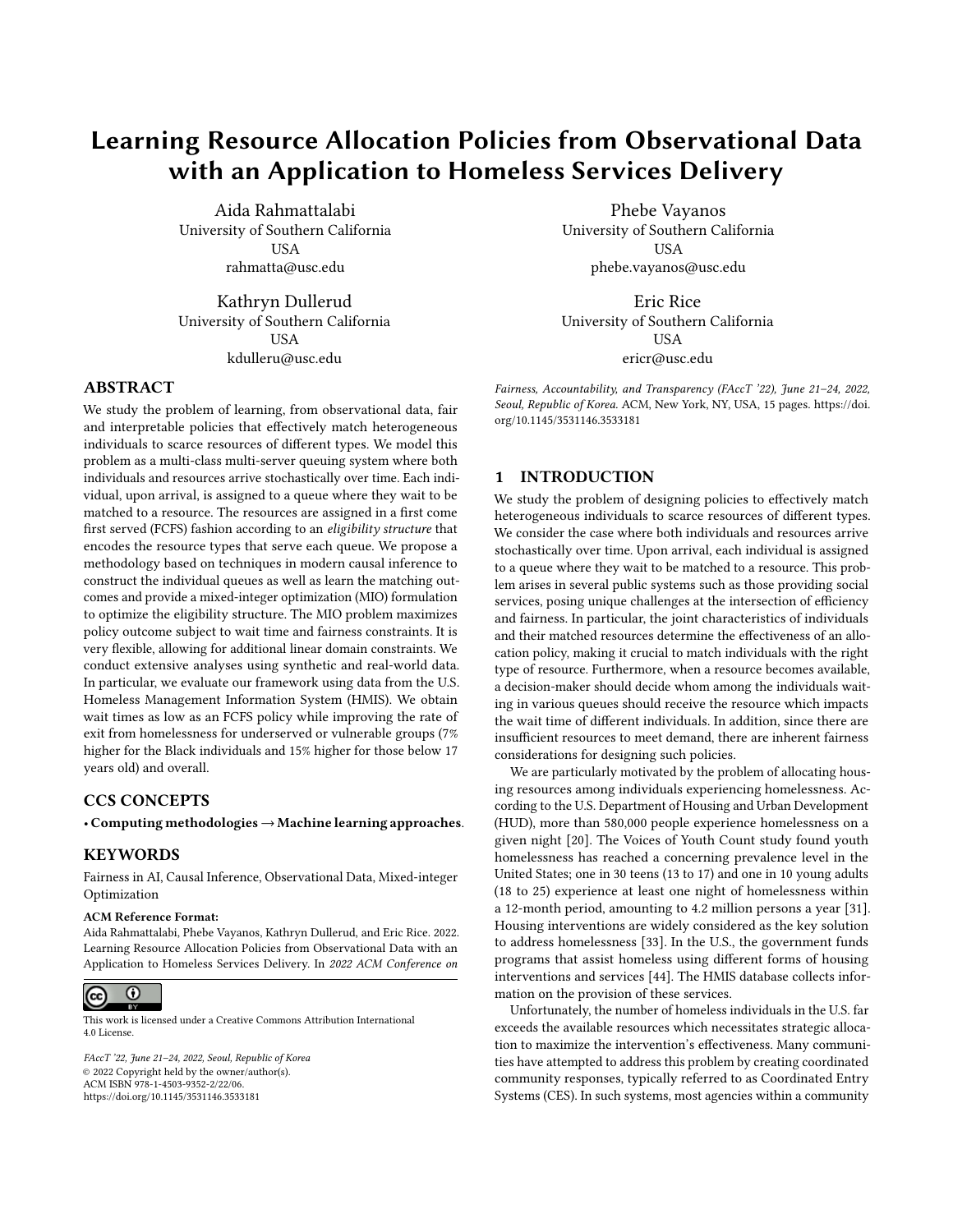a vector of potential outcomes  $Y(r) \in \mathcal{Y} \subseteq R$  8r  $\in \mathcal{R}$ , where  $Y(r)$ is an individual's outcome when matched to resource r.

We assume having access to N historical observations  $\mathcal{D}$  :=  $\{(X_i; R_i; Y_i)\}_{i=1}^N$ , generated by the deployed policy, where  $X_i \in X$ <br>denotes the feature vector of the *i*th observation.  $R_i \in \mathcal{R}$  is the  $\{X_1, N_1, T_1\}_{f=1}^T$ , generated by the deployed policy, where  $X_1 \in \mathcal{X}$ <br>denotes the feature vector of the *i*th observation,  $R_i \in \mathcal{R}$  is the resource assigned to it and  $Y_i = Y_i(R_i)$  is the observed outcome, i.e., the outcome under the resource received. A (stochastic) policy  $(r|\mathbf{x}) : \mathcal{X} \times \mathcal{R} \rightarrow [0; 1]$  maps features **x** to the probability of receiving resource  $r$ . We define the value of a policy as the expected outcome when the policy is implemented, i.e.,  $V( ) :=$  $E[\begin{matrix} \mathbf{F}_{f \in \mathcal{R}} & (r|\mathbf{X})Y(r) \end{matrix}]$ . A major challenge in evaluating and optimizing policies is that we cannot observe the counterfactual outcomes  $Y_i(r); r \in \mathcal{R}; r \neq R_i$  of resources that were not received by data point *i*. Hence, we need to make further assumptions to identify policy values from historical data. In Section [4,](#page-5-0) we elaborate on these assumptions and propose our methodology for evaluating and optimizing policies from data.

We model the system as a multi-class multi-server (MCMS) queuing system where a set of resources  $R$  serve a finite set of individual queues indexed in the set  $Q$ . Upon arrival, individuals are assigned to different queues based on their feature vector. For example, in the housing allocation setting and according to the recommended policy the assignment is based on the vulnerability score. We use  $p : X \to Q$  to denote the function that maps the feature vector to a queue that the individual will join. We refer to  $p$  as the *par*titioning function (as it partitions  $X$  and assigns each subset to a queue) and note that it is unknown a priori. In this work, we consider partitioning functions in the form of a binary trees similar to classification trees, due to their interpretability [\[6\]](#page-10-17). We assume that individuals arrive according to stationary and independent Poisson processes and that inter-arrival time of resources follows an exponential distribution. These are common assumptions in queuing theory for modeling arrivals, however, they may not fully hold in practice in which case, it is possible to use re-optimization to adapt to the changing environment. We use  $:= (1; \cdots; 1)$ and  $\boldsymbol{\mu}$  :=  $(\mu_1$ ; :::;  $\mu_{|\mathcal{R}|})$  to denote the vector of arrival rates of individuals and resources, respectively. We define  $Q := \int_{q \in Q} q$  and  $\mu_{q}$  is the cumulative arrival rates of individuals and  $\mu_R := \int_{r \in \mathcal{R}} \mu_r$  as the cumulative arrival rates of individuals and resources respectively. Without loss of generality, we assume that resources, respectively. Without loss of generality, we assume that  $q > 0$  8q  $\in$  Q and  $\mu_r > 0$  8r  $\in \mathcal{R}$ .

## 3.2 Matching Policy

Once a new resource becomes available, it is allocated according to a resource eligibility structure that determines what queues are served by any particular resource. The resource eligibility structure can be represented as a matching topology  $M := [M_{qr}] \in$  $\{0, 1\}^{|Q|\times|R|}$ ; where  $M_{qr} = 1$  indicates that individuals in queue  $q$  is eligible for resource  $r$ . Becourses are assigned to queues in an  $q$  is eligible for resource  $r$ . Resources are assigned to queues in an FCFS fashion subject to matching topology M. For a partitioning function  $p$  and matching topology  $M$ , we denote the allocation policy by  $p_i \mathbf{M}(r|\mathbf{x})$ . We concern ourselves with the long-term steady state of the system. Proposition [1](#page-3-0) gives the necessary and sufficient conditions to arrive at a steady-state.

<span id="page-3-0"></span>Proposition 1 (Adan and Weiss [\[1\]](#page-10-21), Theorem 2.1). Given the MCMS system defined through  $(Q; R; ; \mu; M)$ , under the FCFS service discipline matching M admits a steady state if and only if the following



The left-hand side is the cumulative arrival rate of resources in  $\mathcal R$  in excess of the cumulative arrival rate of all the queues in  $Q_{\mathscr{R}}$ , where  $Q_{\mathscr{R}}$  is the set of queues that are only eligible for resources in  $\mathscr{R}$ , i.e.,  $Q_{\mathscr{R}} = \{q \in \mathcal{Q} : \mathsf{F}_{r \in \mathcal{R} \setminus \mathscr{R}} M_{qr} = 0\}.$ 

We define the set of *admissible matching topologies* as those that satisfy the inequality in Proposition [1.](#page-3-0) In the housing allocation problem, we assume that SO resources are abundant, i.e.,  $\mu_R - Q > 0$ . In other settings, it is possible to create an auxiliary resource queue corresponding to no intervention. The abundance assumption ensures that there exists at least one admissible matching: the fully connected matching topology  $M_{qr} = 1.8q \in \mathbb{Q}$ ;  $r \in \mathcal{R}$ and is necessary in order to avoid overloaded queues. In practice housing resources are strictly preferred. As a result, we propose to study the system under the so-called heavy traffic regime, where the system is loaded very close to its capacity and we assume that the system utilization parameter  $:= \mu_{\mathcal{R}} / \sigma$  approaches 1, i.e.,  $\rightarrow$  1. In general, we assume that and  $\mu$  are such that  $Q = \mu_R$ . This assumption will additionally make the analytical study of the matching system more tractable. In particular, in [\[2\]](#page-10-13), the authors propose a quadratic program to approximate the exact steady-state flows of the stochastic FCFS matching system under heavy traffic conditions. They enforce the steady-state flows in an optimization model to find the optimal matching topology using KKT optimality conditions. We adopt the same set of constraints in Section [3.4](#page-4-0) where we present the optimization formulation. We let  $F := [F_{qr}] \in \mathbb{R}^{|Q| \times |R|}$ <br>denote the steady-state flow, where  $M_{\infty} = 0 \implies F_{\infty} = 0$ . Given denote the steady-state flow, where  $M_{qr} = 0 \Rightarrow F_{qr} = 0$ . Given a partitioning function  $p$ , the policy associated with a matching topology M is equal to  $p_i M(r|\mathbf{X}) = Fqr / \mathbf{r} \in \mathcal{R}$   $Fqr = Fqr / q$ ,<br>in which  $q = p(\mathbf{X})$  and the second inequality follows from the in which  $q = p(x)$  and the second inequality follows from the flow balance constraints. In Proposition [2](#page-3-1) we show how the policy value can be written using the matching model parameters and treatment effect of different interventions. We define the conditional average treatment effect (CATE) of resource  $r$  and queue  $q$ as  $q_r := E[Y(r) - Y(1)|P(X) = q]$  8 $r \in \mathcal{R}$ ;  $q \in \mathcal{Q}$ , in which  $r = 1$  is the baseline intervention. In many applications, the baseline intervention corresponds to "no-intervention" (also referred to as the control group). In the housing allocation context, we set  $r = 1$  to be the SO intervention.

<span id="page-3-1"></span>Proposition 2. Given a partitioning function p, an MCMS model  $(Q; R; ; \mu; M)$ , and the steady-state FCFS flow F under FCFS discipline, the value of the induced policy  $p_i \mathbf{M}$  is equal to:

$$
V(\rho; M) = \frac{1}{Q} \sum_{q \in Q} \sum_{r \in \mathcal{R}} F_{qr}(\rho r + C)
$$

where C is a constant that depends on the expected outcome under the baseline intervention.

## 3.3 Policy Optimization

We now introduce the policy optimization problem under the assumption that the joint distribution of  $X$ ;  $Y(r)$ ;  $r \in \mathcal{R}$  as well as the partitioning function  $p$  is known. In Section [4,](#page-5-0) we propose a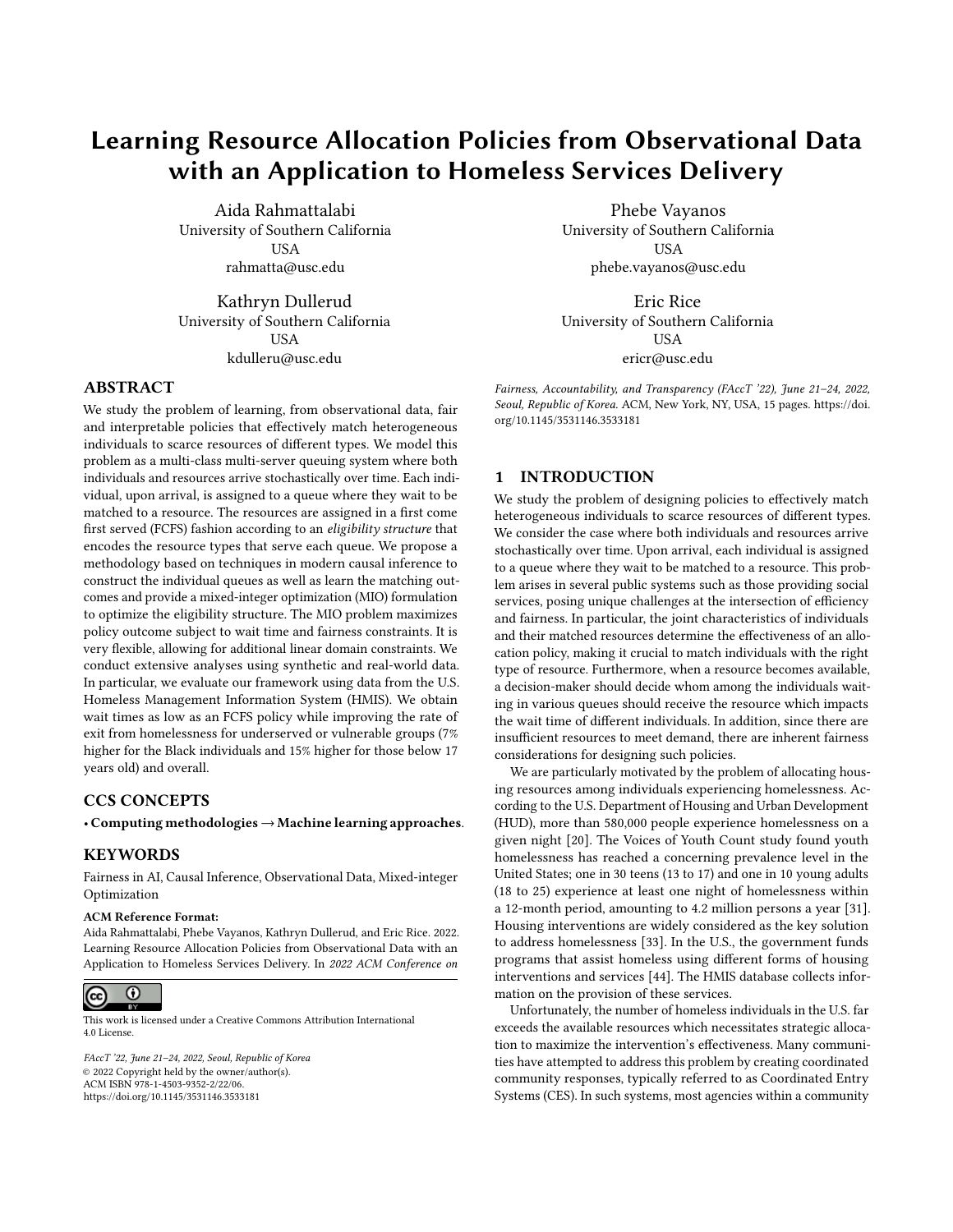methodology to construct  $p$ . Furthermore, we describe how we can use historical data to optimize new policies.

<span id="page-4-1"></span>
$$
\mathcal{P}(p) := \max_{\mathbf{M} \in \mathcal{M}} V(\rho; \mathbf{M})
$$
 (1)

In this problem,  $M$  is the set of feasible matching topologies which incorporates constraints that impose steady-state flow, fairness and minimum wait time constraints.

Fairness. In this work, we focus on group-based notions of fairness which have been widely studied in recent years in various data-driven decision making settings [\[6,](#page-10-17) [9,](#page-10-14) [32,](#page-11-8) [37\]](#page-11-10). Formally, we let G be a random variable describing the group that an individual belongs to, taking values in  $G$ . For example,  $G$  can correspond to protected features such as race, gender or age. It is also possible to define fairness with respect to other features, such as vulnerability score in the housing allocation setting. We give several examples to which our framework applies.

Example 1 (Maximin Fairness in Allocation). Motivated by Rawls theory of social justice [\[38\]](#page-11-11), maximin fairness aims to help the worstoff group as much as possible. Formally, the fairness constraints can be written as  $\tilde{\bullet}$ 

$$
F_{qr} \geq W \quad 8 \in \mathcal{G}; r \in \mathcal{R};
$$

 $q \in$ 

where W is the minimum acceptable flow across groups and  $Q \subseteq Q$ is a subset of queues whose individuals belong to  $G =$  . If queues contain individuals with different values of , one should separate them by creating multiple queues with unique . By increasing the parameter w, one is imposing more strict fairness requirements. This parameter can be used to control the trade-off between fairness and policy value. It can also be set to the highest value for which the constraint is feasible.

Example 2 (Group-based Parity in Allocation). Parity-based fairness notions strive for equal outcomes across groups.

$$
\begin{array}{ll}\n\bullet & \bullet \\
\mathsf{F}_{qr} - \mathsf{F}_{qr} \leq 8 \, ; \, ' \in \mathcal{G}; r \in \mathcal{R}:\n\end{array}
$$

In words, for every resource the difference between the cumulative flow between any pair of groups should be at most , where can be used to control the trade-off between fairness and policy value.

Example 3 (Maximin Fairness in Outcome). For every group, the policy value should be at least w.

$$
\frac{1}{Q} \bigotimes_{q \in Q} \bigotimes_{r \in \mathcal{R}} F_{qr} q_r \geq W \quad 8 \in \mathcal{G}:
$$

Example 4 (Group-based Parity in Outcome). The difference between the policy value for any pair of groups is at most .

$$
\frac{1}{q}\mathbf{G}\mathbf{G}\mathbf{G}\mathbf{F}_{qr}\frac{1}{r^2}+\frac{1}{q}\mathbf{G}\mathbf{G}\mathbf{F}_{qr}\frac{1}{r^2}+\frac{1}{r^2}q^2\mathbf{F}_{qr}\frac{1}{r^2}+\frac{1}{r^2}q^2\mathbf{F}_{qr}\frac{1}{r^2}+\frac{1}{r^2}q^2\mathbf{F}_{qr}\frac{1}{r^2}+\frac{1}{r^2}q^2\mathbf{F}_{qr}\frac{1}{r^2}+\frac{1}{r^2}q^2\mathbf{F}_{qr}\frac{1}{r^2}+\frac{1}{r^2}q^2\mathbf{F}_{qr}\frac{1}{r^2}+\frac{1}{r^2}q^2\mathbf{F}_{qr}\frac{1}{r^2}+\frac{1}{r^2}q^2\mathbf{F}_{qr}\frac{1}{r^2}+\frac{1}{r^2}q^2\mathbf{F}_{qr}\frac{1}{r^2}+\frac{1}{r^2}q^2\mathbf{F}_{qr}\frac{1}{r^2}+\frac{1}{r^2}q^2\mathbf{F}_{qr}\frac{1}{r^2}+\frac{1}{r^2}q^2\mathbf{F}_{qr}\frac{1}{r^2}+\frac{1}{r^2}q^2\mathbf{F}_{qr}\frac{1}{r^2}+\frac{1}{r^2}q^2\mathbf{F}_{qr}\frac{1}{r^2}+\frac{1}{r^2}q^2\mathbf{F}_{qr}\frac{1}{r^2}+\frac{1}{r^2}q^2\mathbf{F}_{qr}\frac{1}{r^2}+\frac{1}{r^2}q^2\mathbf{F}_{qr}\frac{1}{r^2}+\frac{1}{r^2}q^2\mathbf{F}_{qr}\frac{1}{r^2}+\frac{1}{r^2}q^2\mathbf{F}_{qr}\frac{1}{r^2}+\frac{1}{r^2}q^2\mathbf{F}_{qr}\frac{1}{r^2}+\frac{1}{r^2}q^2\mathbf{F}_{qr}\frac{1}{r^2}+\frac{1}{r^2}q^2\mathbf{F}_{qr}\frac{1}{r^2}+\frac{1}{r^2}q^2\mathbf{F}_{qr}\frac{1}{r^2}+\frac{1}{r^2}q^2\mathbf{F}_{qr}\frac{1}{r^2}+\frac{1}{r^2}q^2\mathbf{F}_{qr
$$

In the experiments, we focus on fairness in outcome due to treatment effect heterogeneity. In other words, it is important to match individuals with the right type of resource, rather than ensuring all groups have the same chance of receiving any particular resource. Further, we adopt maximin fairness which guarantees Pareto optimal policies [\[36\]](#page-11-7).

Wait Time. Average wait time is dependent on the structure of the matching topology. For example, minimum average wait time is attainable in a fully FCFS policy where  $M_{q} = 1.8q \in \mathcal{Q}$ ;  $r \in \mathcal{R}$ : In [\[2\]](#page-10-13), the authors characterize the general structural properties that impact average wait time. In particular, they show that under the heavy traffic condition, a matching system can be partitioned into a collection of complete resource pooling (CRP) subsystems that operate "almost" independently of each other. A key property of this partitioning is that individuals that belong to the same CRP component experience the same average steady-state wait time. Furthermore, the average wait time is tied to the number of CRPs of a matching topology, where a single CRP achieves minimum average wait time. In [\[2\]](#page-10-13), the authors introduce necessary and sufficient constraints to ensure that the matching topology M induces a single CRP component. We adopt these constraints in order to achieve minimum wait time which we discuss next. Next, we present the final optimization formulation by incorporating both wait time and fairness considerations in Problem [\(1\)](#page-4-1).

## <span id="page-4-0"></span>3.4 Optimization Formulation

Suppose the joint distribution of X,  $Y(r)$  8 $r \in \mathcal{R}$  is known. Given a partitioning function  $p$ , problem [\(1\)](#page-4-1) can be solved via the MIO:

## $\overline{\phantom{a}}$

$$
\max_{q \in Q} r \in \mathcal{R} \tag{2a}
$$

s.t. 
$$
Fqr
$$
;  $qr \in R$ ;  $r$ ;  $q \in R$  8 $q \in Q$ ;  $r \in R$  (2b)  
14.  $r = r$  (2c1) 8 $r = Q$ ;  $r = R$  (2e)

$$
M_{qr}; Z_{qr} \in \{0; 1\} \quad 8q \in \mathbf{Q}; r \in \mathbf{R}
$$
 (2c)

<span id="page-4-2"></span>
$$
\overset{(k)}{\bullet} \in \mathbb{R}_{+} \quad 8q; k \in \mathbb{Q}; r \in \mathbb{R} \tag{2d}
$$
\n
$$
F_{\text{ex}} = \mu_{\text{ex}} \quad 8r \in \mathbb{R} \tag{2e}
$$

$$
F_{qr} = \mu_r \quad \text{or } \in \mathcal{R} \tag{2e}
$$

<span id="page-4-3"></span>
$$
F_{qr} = q \quad 8q \in Q \tag{2f}
$$

<span id="page-4-4"></span>
$$
F_{qr} \le q\mu_r \quad q + r + qr + Z(1 - m_{qr}) \quad 8q \in \mathbf{Q}; r \in \mathbf{R}
$$
\n
$$
\tag{2g}
$$

$$
F_{qr} \geq q \mu_r \quad q + r + qr - Z(1 - m_{qr}) \quad 8q \in \mathbf{Q}; r \in \mathbf{R}
$$
\n
$$
(2h)
$$

$$
F_{qr} \le Zm_{qr} \quad 8q \in \mathbf{Q}; r \in \mathbf{R}
$$
 (2i)

$$
F_{qr} \le Zz_{qr} \quad 8q \in \mathbf{Q}; r \in \mathbf{R} \tag{2j}
$$

<span id="page-4-6"></span><span id="page-4-5"></span>
$$
\mathbf{g} \le (|Q| + |\mathcal{R}| + 1)W(1 - z_{qr}) \quad 8q \in Q; r \in \mathcal{R} \tag{2k}
$$
\n
$$
\mathbf{g} \le (|Q| + |\mathcal{R}| + 1)W(1 - z_{qr}) \quad 8q \in Q; r \in \mathcal{R} \tag{2l}
$$

$$
\begin{aligned} \n\frac{k}{qr} &= \mu_r \quad \text{Br} \in \mathcal{R}; k \in \mathcal{Q} \tag{21} \n\end{aligned}
$$

$$
h_{qr}^{(k)} = q - \frac{1}{|Q| - 1} \quad 8q \in Q \setminus \{k\}; k \in Q \tag{2m}
$$

<span id="page-4-7"></span>
$$
\underbrace{(k)}_{qr} \le Zm_{qr} \quad 8q; k \in Q; r \in \mathcal{R}
$$
 (2n)

$$
\begin{array}{ccc}\n\mathbf{F} & & & \\
\mathbf{F} & & & \\
\mathbf{F} & & & \\
\mathbf{F} & & & \\
\mathbf{F} & & & \\
\mathbf{F} & & & \\
\mathbf{F} & & & \\
\mathbf{F} & & & \\
\mathbf{F} & & & \\
\mathbf{F} & & & \\
\mathbf{F} & & & \\
\mathbf{F} & & & \\
\mathbf{F} & & & \\
\mathbf{F} & & & \\
\mathbf{F} & & & \\
\mathbf{F} & & & \\
\mathbf{F} & & & \\
\mathbf{F} & & & \\
\mathbf{F} & & & \\
\mathbf{F} & & & \\
\mathbf{F} & & & \\
\mathbf{F} & & & \\
\mathbf{F} & & & \\
\mathbf{F} & & & \\
\mathbf{F} & & & \\
\mathbf{F} & & & \\
\mathbf{F} & & & \\
\mathbf{F} & & & \\
\mathbf{F} & & & \\
\mathbf{F} & & & \\
\mathbf{F} & & & \\
\mathbf{F} & & & \\
\mathbf{F} & & & \\
\mathbf{F} & & & \\
\mathbf{F} & & & \\
\mathbf{F} & & & \\
\mathbf{F} & & & \\
\mathbf{F} & & & \\
\mathbf{F} & & & \\
\mathbf{F} & & & \\
\mathbf{F} & & & \\
\mathbf{F} & & & \\
\mathbf{F} & & & \\
\mathbf{F} & & & \\
\mathbf{F} & & & \\
\mathbf{F} & & & \\
\mathbf{F} & & & \\
$$

<span id="page-4-8"></span>
$$
\frac{1}{Q} \sum_{q \in Q} f_{qr} q_r + C \ge W \quad 8 \in \mathcal{G}; F \in \mathcal{F}:\tag{2p}
$$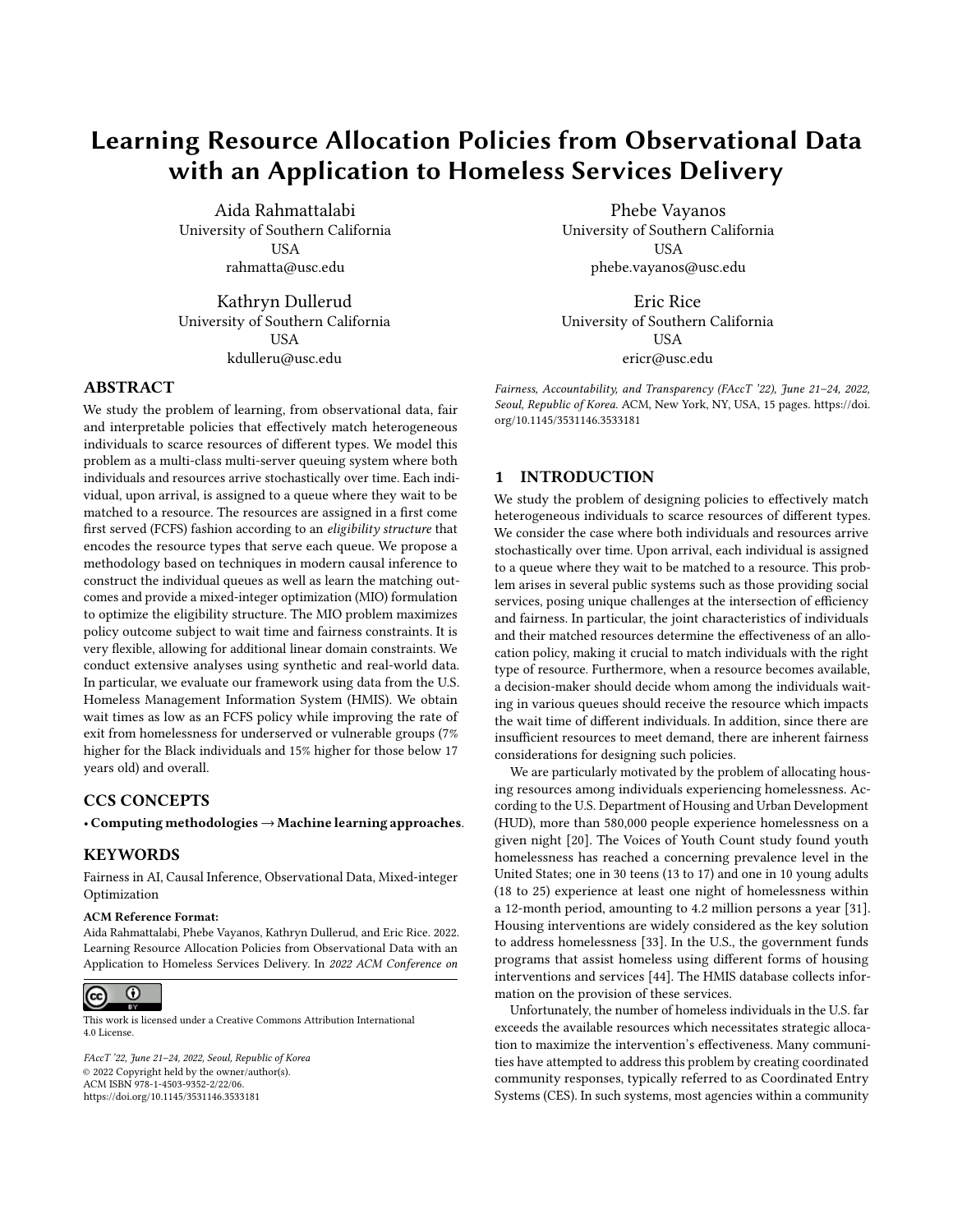FAccT '22, June 21-24, 2022, Seoul, Republic of Korea Aida Rahmatalabi, Phebe Vayanos, Kathryn Dullerud, and Eric Rice

In this formulation,  $\begin{array}{cc} \n \vdots \quad q \in Q \quad q \quad r \in \mathcal{R} \quad r \n\end{array}$  $\int_{0}^{-1}$  and  $\frac{w_q}{q} = q$ ;  $\frac{w_r}{r} =$  $\mu_r$  are rational number representations. Constants W and Z are de-<br>fined as follows:  $W = 1/2 \max \{ \max_{r} , 0.1/\sqrt{m} \}$  and fined as follows:  $W := 1/2 \max\{\max_{q \in Q} 1 / q; \max_{r \in R} 1/\mu_r\}$ , and  $Z := \frac{\text{(max)}}{\text{(max)}}$  $\mu^{(\text{max})}$   $q \in Q$  1/  $q + \frac{1}{r} \in R$  1/ $\mu_r$  + (|Q| + |R| + 1)<sup>2</sup>W,

where  $^{(\text{max})}$  and  $\mu^{(\text{max})}$  are the maximum arrival rate across de-<br>mand (arriving individuals) and resource queues, repectively Conmand (arriving individuals) and resource queues, respectively. Constraints [\(2e\)](#page-4-2) and [\(2f\)](#page-4-3) are the flow balance constraints. Constants  $W$ ; Z ensure that constraints [\(2g\)](#page-4-4)-[\(2k\)](#page-4-5) impose the KKT conditions of the quadratic program that approximates steady-state-flow for a matching topology M. Constraints [\(2l\)](#page-4-6)-[\(2o\)](#page-4-7) enforce a single CRP component to ensure minimum wait time. Finally, constraint [\(2p\)](#page-4-8) collects the fairness constraints where we can use any of the aforementioned examples. In order to solve problem [\(2\)](#page-4-8), we need to estimate  $\sigma r$  and which depend of p, as well as  $\mu$ . Once the queues are fixed, estimating values are straightforward. In addition,  $\mu$ can be easily estimated from the historical provision of resources. In the next section, we discuss how to construct the queues and simultaneously estimate the  $q_r$  values.

## <span id="page-5-0"></span>4 SOLUTION APPROACH

We first partition  $X$  and then estimate CATE in each subset of the partition. We propose to use causal trees to achieve both tasks simultaneously [\[45\]](#page-11-12). Causal trees estimate CATE of binary interventions by partitioning the feature space into sub-populations that differ in the magnitude of their treatment effects. The method is based on regression trees, modified to estimate the goodness-of-fit of treatment effects. A key aspect of using causal trees for partitioning is that the cut points on features are such that the treatment effect variance within each leaf node is minimized. In other words, individuals who are similar in the treatment effect are grouped together in a leaf node. This results in queues that are tied to the treatment effect of resources which will result in improved policy value (see Section [5\)](#page-6-0).

#### 4.1 Assumptions

Causal trees rely on several key assumptions which are standard in causal inference for treatment effect estimation [\[21\]](#page-10-22). These assumptions are usually discussed for the case of binary treatments. Below, we provide a generalized form of the assumptions for multiple treatments.

Assumption 1 (Stable Unit Treatment Value Assumption (SUTVA)). The treatment that one unit (individual) receives does not change the potential outcomes of other units.

Assumption 2 (Consistency). The observed outcome agrees with the potential outcome under the treatment received.

The implication of this assumption is that there are no different forms of each treatment which lead to different potential outcomes. In the housing allocation setting, this requires that there is only one version of PSH, RRH and SO.

Assumption 3 (Positivity). For all feature values, the probability of receiving any form of treatment is strictly positive, i.e.,

$$
P(R = r | X = x) > 0 \; \forall r \in \mathcal{R} \; x \in \mathcal{X}:
$$

<span id="page-5-1"></span>

Figure 2: Example partitioning by sample causal trees for PSH and RRH interventions.

Th positivity assumption states that any individual should have a positive probability of receiving any treatment. Otherwise, there is no information about the distribution of outcome under some treatments and we will not be able to make inferences about it. In Section [5,](#page-6-0) we discuss the implications of this assumption in the context of HMIS data.

Assumption 4 (Conditional Exchangeability). Individuals receiving a treatment should be considered exchangeable, with respect to potential outcomes  $Y(r)$ ;  $r \in \mathcal{R}$ , with those not receiving it and vice versa. Mathematically,

$$
Y(1); \ldots; Y(|\mathcal{R}|) \perp R|\mathbf{X} = \mathbf{x} \; 8\mathbf{x} \in \mathcal{X}:
$$

Conditional exchangeability means that there are no unmeasured confounders that are a common cause of both treatment and outcomes. If unmeasured confounders exist, it is impossible to accurately estimate the causal effects. In observational settings, a decision-maker only relies on passive observations. As a result, in order to increase the plausibility of this assumption, researchers typically include as many features as possible in  $X$  to ensure that as many confounders as possible between treatment and outcome are accounted for. In the housing allocation setting, the HMIS data contains a rich set of features (54 features) associated with different risk factors for homelessness which we use in order to estimate the treatment effects. In Section [6,](#page-9-0) we discuss the consequences of violating the above assumptions.

## 4.2 Building the Partitioning Function

Next, we describe our approach for estimating CATE. We first consider a simple case with binary treatments, i.e.,  $|R| = 2$  as causal trees work primarily for binary treatments. After training the causal tree using the data on a pair of treatments, the leaves induce a partition on the feature space  $\chi$ . Hence, we can view the causal tree as the partitioning function  $p$  where each individual is uniquely mapped to a leaf node, i.e., a queue.

Extending to the case of  $|R| > 2$  is non-trivial. Assuming  $r = 1$ is the baseline intervention, we construct  $|R| - 1$  separate causal trees to estimate CATE for  $r \in \mathcal{R} \setminus \{1\}$ . We denote the resulting causal trees or partitioning functions  $p_r : X \to Q$   $\mathcal{C}r \in \mathcal{R} \setminus \{1\}$ . We define  $X_r(q) = \{x \in \mathcal{X} : p_r(x) = q\}$   $\forall r \in \mathcal{R} \setminus \{1\}; q \in \mathcal{Q}$  as the set of all individuals who belong to queue  $q$  according to partitioning function  $p_r$ . Also, let  $q_r = p_r(\mathbf{x})$ . In order to aggregate the individual partitioning functions to obtain a unified partition on  $X$ , we consider the intersections of  $X_r(q)$  created by each tree. We define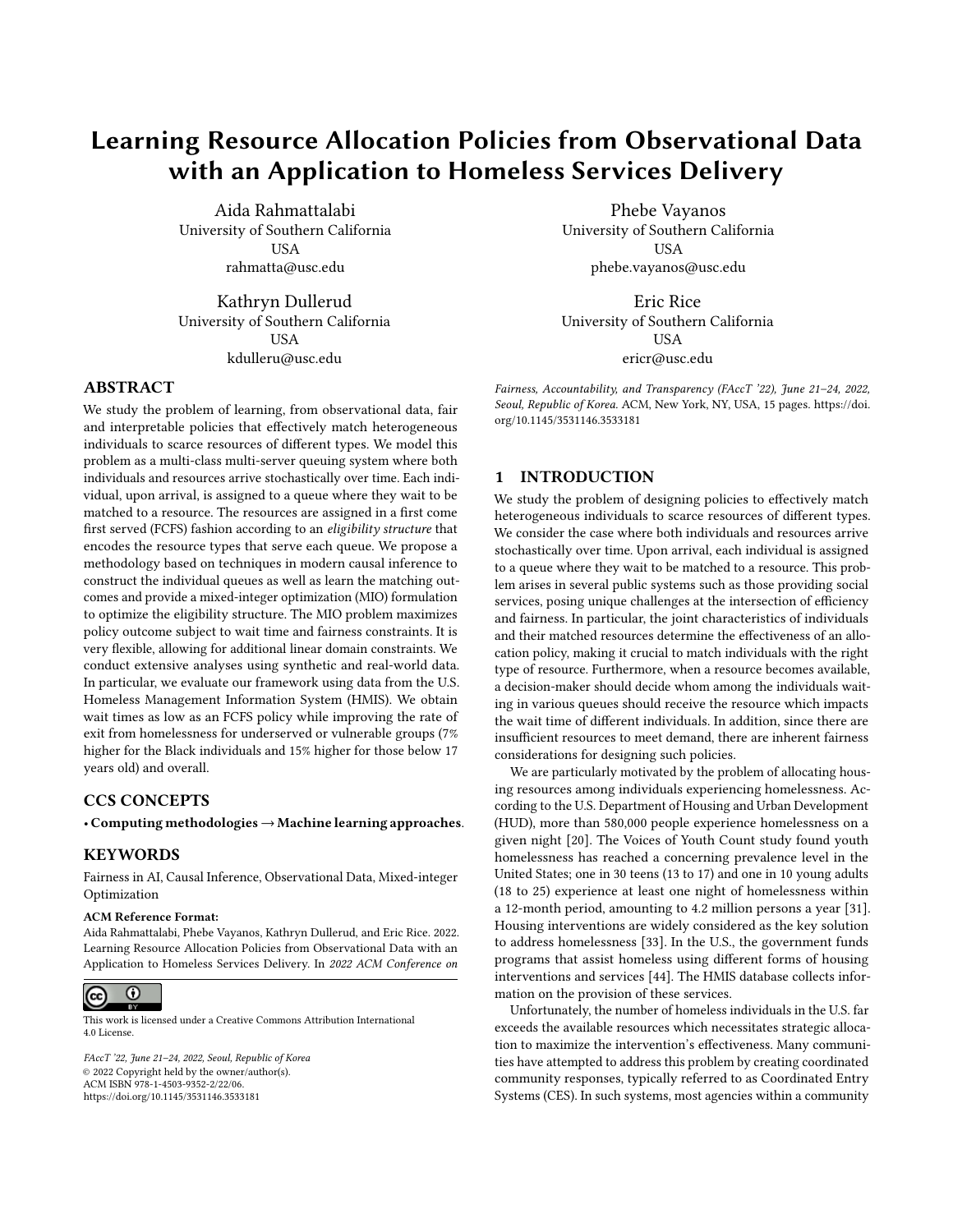subsets  $X(q_1; \ldots; q_{|\mathcal{R}|-1}) = \prod_{r=1}^{\mathbf{N}|\mathcal{R}|-1}$  $\chi_{r=1}^{N_1-1} \chi_r(q_r)$  for all combinations of<br>::  $q_{1/2+1}$  as a new (finer) partition  $q_r \in Q$ . We can view  $X(q_1; \ldots; q_{|R|-1})$  as a new (finer) partition<br>on X. We illustrate with an example using the bousing allocation on  $X$ . We illustrate with an example using the housing allocation setting. Suppose we have constructed two causal trees for PSH and RRH according to Figure [2](#page-5-1) such that PSH tree splits the vulnerability score into intervals of [0; <sup>6</sup>]; [7; <sup>10</sup>]; [11; <sup>17</sup>] and RRH creates [0; <sup>8</sup>]; [9; <sup>17</sup>] subsets. According to our procedure, the final queues are constructed using the intersection of these subsets. In other words, we obtain [0; <sup>6</sup>]; [7; <sup>8</sup>]; [9; <sup>10</sup>]; [11; <sup>17</sup>] which corresponds to four queues. Building queues as the intersection of the tree subsets may result in a large number of queues. However, even though the size of the optimization problem is quadratic in the number of queues, in practice the problem solves relatively quickly (in seconds) for queue number up to 30 which is far more than what is typically seen in practice. In addition, the granularity of the partition, and subsequently the number of queues, can be controlled through the tree depth or the minimum allowable number of data points in each leaf, both of which are adjustable parameters in causal trees. It is noteworthy that while fewer queues result in models that are easily interpretable, more queues allow the decision-makers to leverage the heterogeneity in treatment effect to target the resources to the right individuals, hence achieving higher-valued policies. We explore this trade-off in the experimental result section.

Finally, in order to estimate  $q_r$ , we should avoid using the estimates from each individual tree. The reason is that each tree estimates  $E[Y(r) - Y(1)|p(X) = q; R \in \{1; r\}]$  8 $r \in \mathcal{R} \setminus \{1\}$ . That is, a subset of the data associated with a pair of treatments is used to build each tree. Therefore,  $q_r$  values are not generalizable to the entire population and need to be re-evaluated over all data points that belong to a subset. We adopt Doubly Robust estimator (DR) for this task. Proposed in [\[16\]](#page-10-23), DR combines an outcome regression with a model for the treatment assignment (propensity score) to estimate treatment effects. DR is an unbiased estimate of treatment effects, if at least one of the two models are correctly specified. Hence, it has a higher chance of reliable inference. CATE estimates  $\hat{q}_r$  are provided below.

$$
\hat{q}_r = \overline{I}(r) - \overline{I}(1) r \in \mathcal{R};
$$

where  $T(r) = \frac{1}{|I_q|} \int_{I \in I_q} f(X_i; r) + (Y_i - \hat{X}_i; R_i) \frac{1(R_i - r)}{R_i |X_i|}$  $\frac{\Gamma(R_i = I)}{\Gamma(R_i | X_i)}$  and  $I_q := \{i \in \{1; \ldots; N\} : p(X_i) = q\}$  is the set of indices in the historical data that belongs to  $q$ . Further,  $\hat{q}$  and  $\hat{q}$  are the outcome historical data that belongs to q. Further,  $\hat{ }$  and  $\hat{ }$  are the outcome and historical policy (i.e., propensity score) models, respectively. According to the above expression, all resources are compared to the baseline intervention, hence  $\hat{q}_r = 0$  for  $r = 1$ .

We end this section by discussing a practical consideration which is a desire to design policies that depend on low-dimensional features, such as risk scores. In cases that we only use risk scores, not the full feature vector, it is critical that they satisfy the causal assumptions. We provide a risk score formulation that satisfies this requirement.

**Proposition 3.** We define risk score functions as  $S_r(\mathbf{x}) = P[Y(r) =$  $1|X = x$   $8r \in \mathcal{R}$ . Suppose  $S \in S$  is a (random) vector of risk scores. Also, let  $Y = (Y(1); \dots; Y(|\mathcal{R}|))$  be the vector of potential outcomes. The following statements hold for all  $8x \in X$ ;  $s \in S$ :

(1) 
$$
Y \perp R | X \Rightarrow Y \perp R | S
$$
.  
\n(2)  $P(P(P - r | X - x) > 0) = 0$ 

<span id="page-6-1"></span>(2) 
$$
P(P(R = r | X = x) > 0) = 1 \Rightarrow P(P(R = r | S = s) > 0) = 1:
$$

Under causal assumptions,  $S_r(\mathbf{x}) = P(Y(r) = 1 | \mathbf{X} = \mathbf{x}; R = r)$  =  $P(Y = 1|X = x; R = r)$ , which relies on observed data, rather than counterfactuals. According to Proposition [3,](#page-6-1) as in general individuals respond differently to various treatments, one risk score per resource may be required in order to summarize the information of X. Alternatively, one can utilize the entire set of features in the causal tree and to learn the propensity and outcome models used in the treatment effect estimators.

## <span id="page-6-0"></span>5 COMPUTATIONAL RESULTS

We conduct two sets of experiments to study the performance of our approach to design resource allocation policies: (i) synthetic experiments where the treatment and potential outcomes are generated according to a known model; (ii) experiments on the housing allocation system based on HMIS data for youth experiencing homelessness. We use the causal tree implementation in the grf package in R. We control the partition granularity by changing the minimum node size parameter which is minimum number of observations in each tree leaf. We evaluate policies using three estimators from the causal inference literature [\[16\]](#page-10-23): Inverse Propensity Weighting (IPW) which corrects the mismatch between the historical policy and new policy by re-weighting the data points with their propensity values, Direct Method (DM) which uses regression models to estimate the unobserved outcomes, and DR. In addition, we include objective value of Problem [\(2\)](#page-4-8) obtained by matching flow and CATE estimates (CT). When models of outcome and propensity are correctly specified, the above estimators are all unbiased [\[16\]](#page-10-23).

## 5.1 Synthetic Experiments

We generate synthetic potential outcomes and resource assignments in the HMIS data collected between 2015 and 2017 from 16 communities across the United States [\[11\]](#page-10-24). We use the following setting using vulnerability score S (unless mentioned otherwise):  $\lceil SO|S \rceil$ 0:2) = 0:3,  $\zeta(SO|0:0 < S \le 0:2) = 0.3$  and  $\zeta(SO|S \le 0:0) = 0.3$ . Additionally,  $(RRH|S > 0:2) = 0:2$ ,  $(RRH|0:0 < S \le 0:2) = 0:4$ and  $\Gamma(\text{RRH}|\mathcal{S} \leq 0.0) = 0.3$  and finally,  $\Gamma(\text{PSH}|\mathcal{S} > 0.2) = 0.5$ ,  $^-(PSH|0:0 < S \le 0:2) = 0:3$  and  $^-(PSH|S \le 0:0) = 0:4$ . The potential outcomes are sampled from binomial distributions with probabilities that depend on S. For PSH, we use  $E[Y(PSH)|S \le 0.3] = 0.6$ ,  $E[Y(PSH)|0:3 < S \le 0:5] = 0:2$  and  $E[Y(PSH)|0:5 < S] = 0:6$ . For RRH,  $E[Y(RRH)|S \le 0:2] = 0:2$ ,  $E[Y(RRH)|0:2 < S \le 0:7] = 0:6$ and  $E[Y(RRH)|0:7 < S] = 0:2$ . Finally,  $E[Y(SO)] = 0$ . We evaluate policies obtained by solving Problem [\(2\)](#page-4-8). We use decision trees for outcome and propensity score models.

One of the goals of the synthetic experiments is to compare different estimators in a setting where we observe the potential outcomes. Specifically, we study the performance of the estimators for policy evaluation when propensity values are varied. We generate different datasets by changing the propensity values ¯(PSH|0:<sup>0</sup> <  $S \le 0.2$ ) = and  $^{(RRH|0.0 \lt S \le 0.2) = 0.7 - 6$ r {0:02; <sup>0</sup>:05; <sup>0</sup>:1; <sup>0</sup>:2; <sup>0</sup>:3} and obtain the optimal policy for each dataset. Figure [3a](#page-7-0) shows optimal policy values according to different estimators. We observe that across the x−axis range, DR, DM and CT result in similar estimates which also agrees with the ground truth (GT). However, when the minimum propensity score is small (< <sup>0</sup>:05), IPW diverges from GT. This is consistent with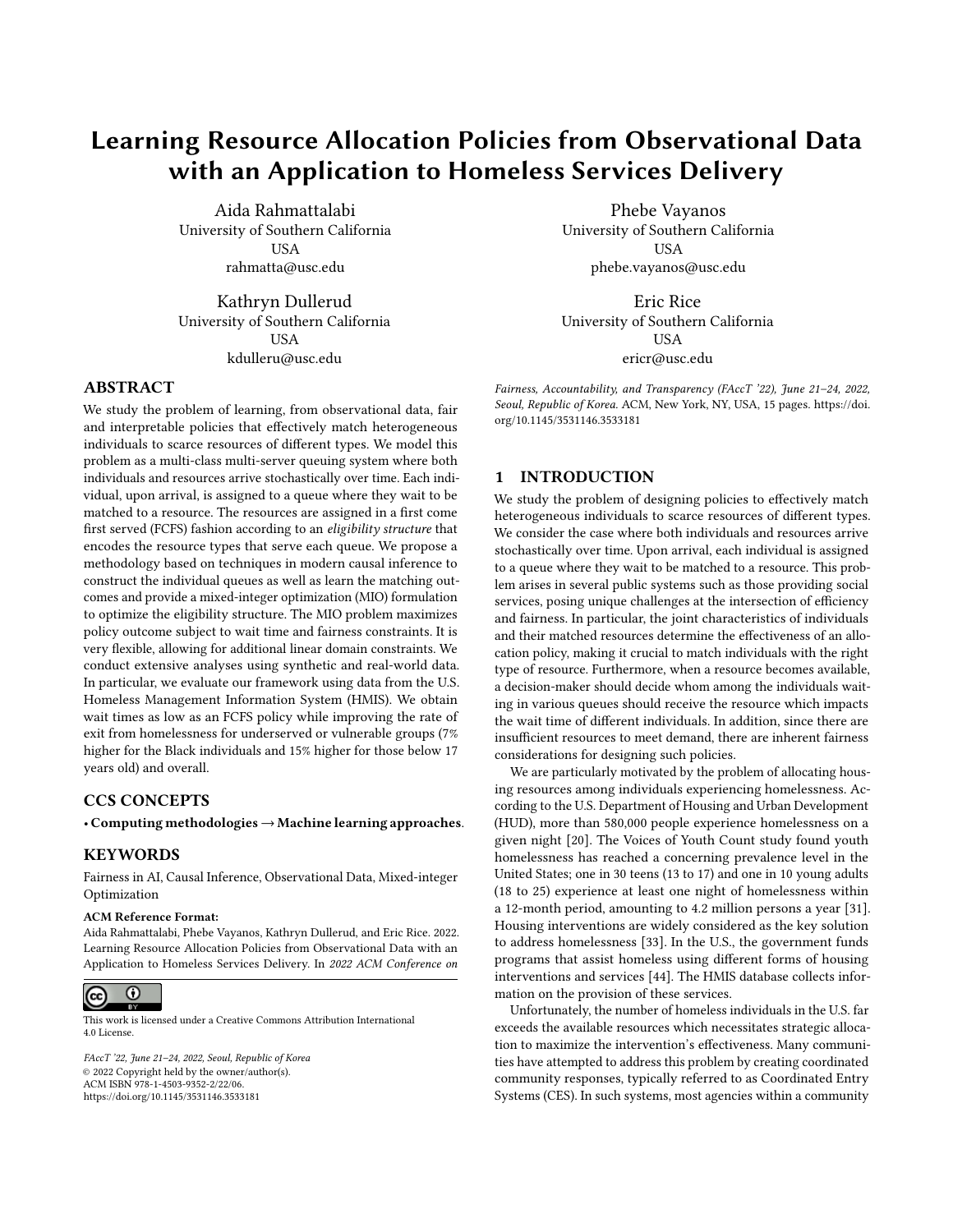

(a) Policy value vs. the minimum propensity value.



(b) Policy value vs. the number of queues.

## Figure 3: Synthetic data. Each line corresponds to a different estimator.

other findings in the literature suggesting that when propensities are too close to 0 or 1, non-parametric estimators tend to have higher variance and converge at a slower rate (with the number of data points) [\[26\]](#page-10-25).

Next, we investigate the effect of treatment heterogeneity on the value of the optimal policy. In particular, we study how much the granularity of partitions, or the number of queues, impacts the policy value. Figure [3b](#page-7-0) summarizes the results. When the number of queues is equal to 1, the optimal policy is at its minimum value. In this case, the policy corresponds to an FCFS policy as individuals queue in a single line and are prioritized according to the their arrival times. The optimal policy value gradually increases (∼ 25% according to GT) as the number of queues increases until it flattens. This suggests that by increasing the number of queues, we can leverage the treatment effect heterogeneity across the queues to allocate resources more efficiently.

## 5.2 HMIS Data of Youth Experiencing Homelessness

We now showcase the performance of our approach to design policies that allocate resource among the U.S. homeless youth. We defer the details on data preparation to the Appendix.

#### 5.3 Data Pre-Processing and Estimation

Outcome Definition. We focus on the likelihood of stable exit from homelessness. An exit from the system can be to any of the follow-

<span id="page-7-0"></span>FAccT '22, June 21-24, 2022, Seoul, Republic of Korea Aida Rahmatalabi, Phebe Vayanos, Kathryn Dullerud, and Eric Rice

<span id="page-7-1"></span>



ing destinations: "family," "self-resolved," "RRH," "PSH," "deceased," or "incarcerated." Exiting due to incarceration or being deceased are undesirable outcomes and are encoded as  $Y = 0$  (left branch). "Family," "self-resolve," "RRH," and "PSH" are desirable outcomes but may be temporary exits, meaning that the individual may return to homelessness shortly after. In addition, there are recorded exits that are simply due to a "move" in the system from one service to another. We distinguish between these cases by checking whether an individual is "still housed", i.e., is at the stable exit destination. If re-housed, we consider a 30-day threshold to decide whether it is a return to homelessness ( $Y = 0$ ) or a move in the system ( $Y = 1$ ). This procedure for defining outcome is summarized in Figure [4a.](#page-7-1) Propensity Estimation. In order to obtain an unbiased estimation of the policy value, IPW and DR approaches rely on propensity values. In our setting, the propensities are unknown but can be estimated from data. This poses a challenge to find a model that fits the data while being well-calibrated. We use different statistical models for multi-class classification to estimate  $P(R = r | X = x)$ ;  $8r \in \mathcal{R}$ . We evaluate models based on the predictive power, calibration, and fairness. For fairness, we adopt the test fairness criteria in [\[12\]](#page-10-26) since evaluating the policy value across different protected groups requires propensity values that are well-calibrated for those groups. We defer the details on model selection to the Appendix. We note that the original dataset does not satisfy the positivity assumption. That is, some groups of individuals have only received a subset of the resources. Therefore, for data points with propensities less than 0.001, we follow the status-quo policy and we exclude them from the policy optimization.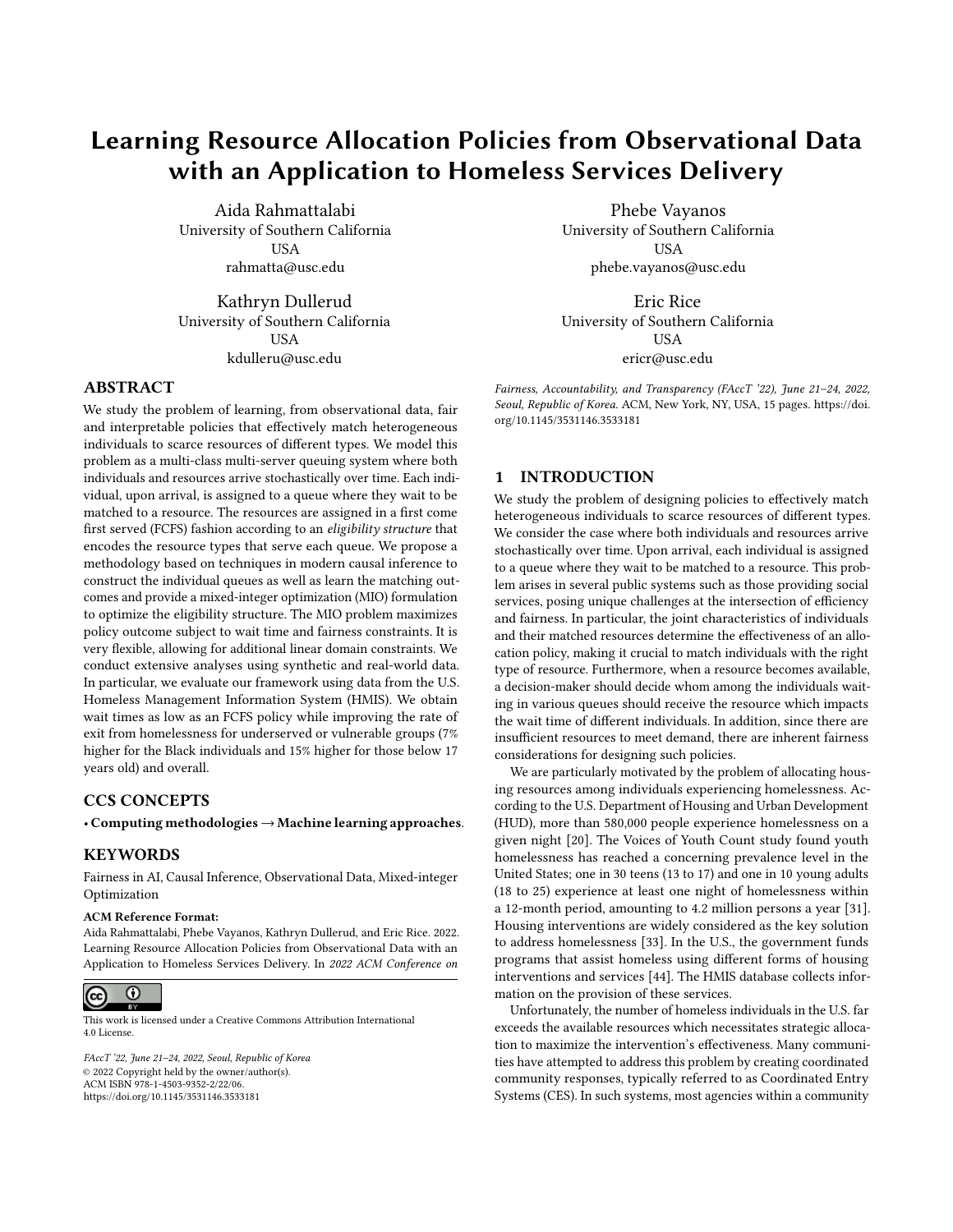Outcome Estimation. DM and DR methods rely on a model of the outcome under different resources. We compare an array of models in terms of accuracy, calibration, and test-fairness. The results are summarized in the Appendix.

Heterogenous Treatment Effect Estimation. We use causal trees with minimum node size equal to 15 to estimate the average treatment effects across the NST score range for RRH and PSH. According to Figure [4b,](#page-7-1) PSH consistently has a higher treatment effect than RRH indicating that it is a more effective resource. Further, the treatment effect of both resources increase with score which suggests that higher-scored individuals benefit more from these resources. We also provide results on the (unbiased) probability of exiting homelessness versus NST score in the Appendix.

Arrival Rate. Once the queues are constructed, we estimate the arrival rate of individuals from data. Given the heavy-traffic condition, we calculate the required rate of SO as  $\mu_{\text{SO}} = \max$   $Q - \mu_{\text{RRH}} - \mu_{\text{PSH}}$ ; 0. Further, in the HMIS data the resource arrival rates vary with time. In particular, between 2016 and 2017 there is a sharp decrease in the rate of PSH and RRH. Since the rate of resources is often known a-priori to the organisations, in the test data we re-evaluate the arrival rates and re-optimize according to those parameters.

## 5.4 Policy Optimization Results

We now present the policy optimization results along three distinct objectives: policy value measured in terms of rate of stable exit from homelessness, fairness by race and age, and wait time. Table [1](#page-9-1) summarizes the results, where OPT is the optimal policy value without fairness constraints and OPT-fair (race), and OPT-fair (age) represent our method with fairness constraints over race and age, respectively. As baselines, we simulate both a fully FCFS policy and the status quo policy SQ (see Figure [1\)](#page-1-0). We also compare with the deployed policy in the data SQ (data). As IPW suffers in smallpropensity settings, we exclude it from the estimators.

From Table [1,](#page-9-1) OPT, OPT-fair (race), and OPT-far (age) all outperform the baseline policies. Specifically, OPT significantly improves the rate of stable exit from homelessness by 19% and 13% (under DR estimates) over SQ and FCFS policies, respectively. Perhaps surprisingly, SQ performs worse than FCFS which is due to how the cut scores are designed. According to SQ individuals with scores 4-7 are matched to RRH. However, the RRH treatment effect is highest for scores above 7 (See Figure [4b\)](#page-7-1). Compared to SQ (data), our policy values are competitive. We improve the wait time over SQ and SQ (data) by 21% and 9%, respectively and obtain values similar to FCFS policy. This is because we have imposed constraints that ensure a single CRP component and subsequently minimum wait time. As a result, further algorithmic improvement is not possible unless problem inputs, such as resource arrival rates, change. We note that it is possible to relax the wait time constraints such that the average wait time is not minimum [\[2\]](#page-10-13). In our setting, this did not lead to an improvement in the policy value. Finally, we observe that OPT and OPT-fair have similar policy values, indicating a small cost for fairness. This can be explained by the fact that OPT-fair optimizes over queues split by both the protected attribute and risk score, which provides more flexibility to target the resources to different protected groups despite the problem being more constrained. Figure [5](#page-8-0) compares the worst-case rate of exiting homelessness across OPT

<span id="page-8-0"></span>

## Figure 5: Out-of-sample rates of exit from homelessness by race (left panel) and age (right panel) using the DR estimator.

age (below and over 17 years old) and racial groups (White, Black, and Other) according to DR estimator and in the test data. First, we observe that an FCFS policy does not necessarily result in policies that are fair in terms of their outcomes neither by age nor by race. This is because FCFS policies ignore treatment effect heterogeneity. In other words, according to the FCFS discipline, everyone has the same probability of receiving any one of the resource types (fairness in allocation). However, not everyone benefits equally from the resources. Indeed, Black individuals seem to suffer the most under a fully FCFS policy. SQ also yields a low worst-case performance mainly due its low overall performance. SQ (data) has relatively better worst-case performance. However, there is still a significant gap between the performance of Black/Other groups and Whites. By explicitly imposing fairness constraints on policy outcomes across protected groups, OPT-Fair significantly improves the performance for the Black and Other groups. Figure [5,](#page-8-0) similar observations can be made for fairness by age, where compared to baselines, OPT-Fair exhibits significant improvements in the policy value for those with age below 17.

<span id="page-8-1"></span>We now present a schematic diagram of OPT and OPT-fair matching topologies. Figure [6](#page-8-1) is the matching topology corresponding to OPT policy. Compared to SQ, OPT uses different cut points on NST score, specifically for the lower-scoring individuals. Across



Figure 6: Optimal Topology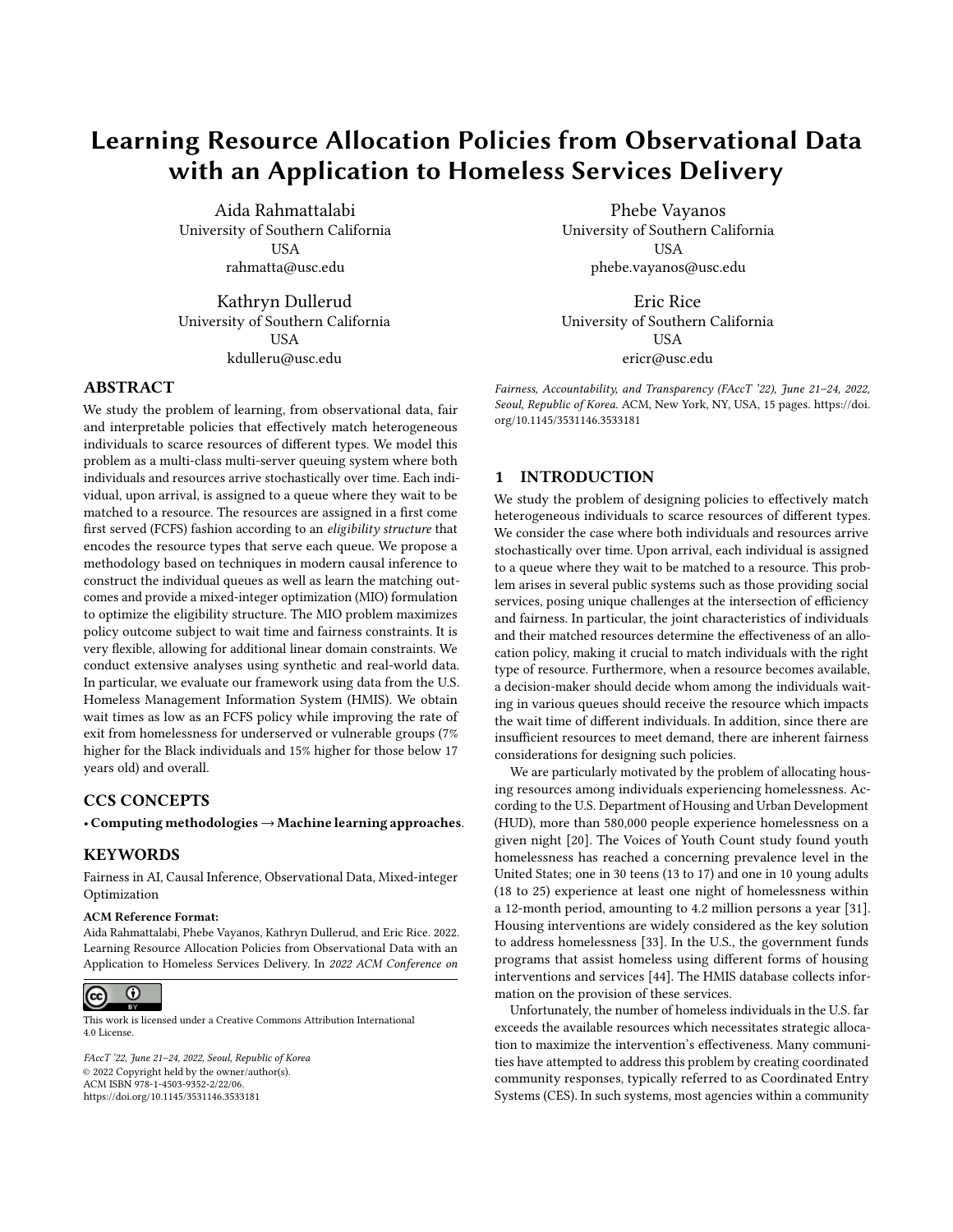<span id="page-9-1"></span>

| Policy          |      | Rates of Stable Exit from Homelessness | Wait Time (days) |        |
|-----------------|------|----------------------------------------|------------------|--------|
|                 | CT.  | DМ                                     | DR               |        |
| OPT             | 0.76 | 0.74                                   | 0.75             | 142.67 |
| OPT-Fair (race) | 0.76 | 0.75                                   | 0.76             | 142.64 |
| OPT-Fair (age)  | 0.76 | 0.75                                   | 0.75             | 142.64 |
| <b>FCFS</b>     | 0.68 | 0.68                                   | 0.66             | 142.64 |
| SQ              | 0.66 | 0.63                                   | 0.63             | 182.21 |
| SO (data)       | 0.73 | 0.73                                   | 0.73             | 156.77 |

<span id="page-9-2"></span>Table 1: Out-of-sample estimated policy value measured in terms of rates of stable exit from homelessness and wait times.



Figure 7: Optimal and fair matching topology by race. Individuals are divided into four different score groups:  $S < 6$ ,  $S = \{6\}, S = \{7, 8\}, S > 8$ . Queues are constructed based on score groups and race jointly. Solid lines indicate that a resource is connected to the entire score group (a collection of queues). Dotted lines indicate connection to a single queue within the score group. For example, SO is only connected to the individuals with  $S = \{6\}$  and race White.

the four score groups, we observe a gradual transition from eligibility for a more resource-intensive intervention (PSH) to a basic intervention (SO). Figure [7](#page-9-2) depicts OPT-fair topology for fairness on race, in which queues are constructed using the joint values of NST score and race. According to this figure, PSH is matched to all individuals with scores above 9 as well as mid-scoring Black individuals, i.e.,  $6 \leq$  score  $\leq$  9. RRH is connected to every individual in the mid-score range. Our modeling strategy uses the protected characteristics in order to ensure fairness. This is motivated by discussions with our community advisory board, including housing providers/matchers and people with past history of homelessness, who suggested that in order to create a fair housing allocation system there ought to be special accommodations for historically disadvantaged people. Our policies align with affirmative action

<span id="page-9-3"></span>

Figure 8: Fair topology when queues are not divided by race.

policies that take individuals' protected attributes into account in order to overcome present disparities of past practices, policies, or barriers by prioritizing resources for underserved or vulnerable groups. In this regard, recently HUD restored Affirmatively Furthering Fair Housing rule that requires "HUD to administer its programs and activities relating to housing and urban development in a manner that affirmatively furthers the purposes of the Fair Housing Act", extending the existing non-discrimination mandates [\[13\]](#page-10-27).

Our approach can also be extended to non-affirmative policies. This is possible by imposing constraints that ensure a topology has the same connections to all protected groups within a score group. Such constraints are expressible as linear constraints and can be easily incorporated in Problem [\(2\)](#page-4-8). We demonstrate the result for fairness on race in Figure [8.](#page-9-3) We observe that all individuals who belong to a certain queue, regardless of their race, are eligible for the same types of resources. However, as a result of combining the queues, the worst-case policy value across the racial groups decreases from 0.76 to 0.73 which still outperforms SQ and SQ (data) with worse-case value of 0.61 and 0.69, respectively. We defer the results for fairness by age to Appendix.

## <span id="page-9-0"></span>6 RESEARCH ETHICS AND SOCIAL IMPACT

Recently, there has been a significant growth in algorithms that assist decision-making across various domains [\[19,](#page-10-28) [30,](#page-10-29) [41,](#page-11-13) [43\]](#page-11-14). Homelessness is a pressing societal problem with complex fairness considerations which can benefit greatly from data-driven solutions. As empirical evidence on ethical side effects of algorithmic decisionmaking is growing, care needs to be taken to minimize the possibility of indirect or unintentional harms of such systems. We take steps towards this goal. Specifically, we propose interpretable datadriven policies that make it easy for a decision-maker to identify and prevent potential harms. Further, we center our development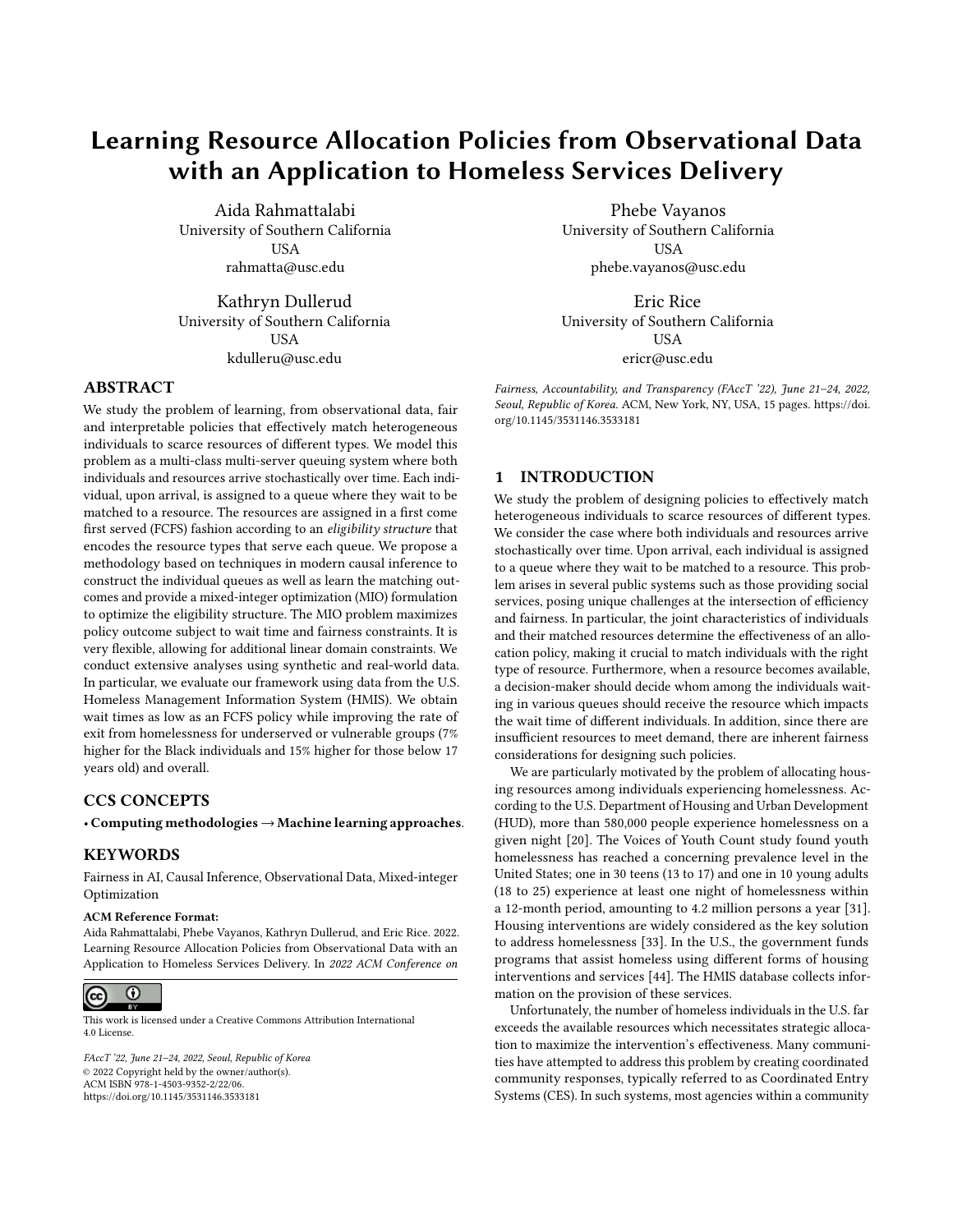around issues of fairness that can creep into data from different sources such as past discriminatory practices. We provide a flexible framework to design policies that overcome such disparities while ensuring efficient allocations in terms of wait time and policy outcome.

There are also crucial consideration before applying our framework in real-world. Our approach relies on several key assumptions about the data. Specifically, the consistency assumption requires that there is only one version of PSH, RRH, and SO. In practice, different organizations may implement different variants of these interventions. For example, combining substance abuse intervention with PSH and RRH. Such granular information about the interventions, however, is not currently recorded in the data which may impact CATE estimates. Further, the exchangeability assumption requires that there are no unobserved confounders between treatment assignment and outcomes. Even though our dataset consists of a rich set of features for each individual, in practice, unobserved factors may influence the allocation of resources which calls for more rigorous inspection of service assignment processes. Unobserved confounders may lead to biased estimates of treatment effects which in turn impacts the allocation policies. In addition, our dataset consists of samples from 16 communities across the U.S., which may not be representative of new communities or populations. Hence, the external validity of such policies should be carefully studied before applying to new populations. Finally, there are other domainspecific constraints that we have not considered as they require collecting additional data. For example, resources can not be moved between different CoCs. We leave such considerations to future work.

## ACKNOWLEDGMENTS

P. Vayanos and E. Rice gratefully acknowledge support from the Hilton C. Foundation, the Homeless Policy Research Institute, and the Home for Good foundation under the "C.E.S. Triage Tool Research & Refinement" grant. P. Vayanos is also grateful for the support of the National Science Foundation under CAREER award number 2046230. Finally, we thank the project's community advisory board for helpful discussions throughout the development of this work.

#### REFERENCES

- <span id="page-10-21"></span>[1] Ivo Adan and Gideon Weiss. 2014. A skill based parallel service system under FCFS-ALIS — steady state, overloads, and abandonments. Stochastic Systems 4, 1 (2014), 250–299.<https://doi.org/10.1214/13-ssy117>
- <span id="page-10-13"></span>[2] Philipp Afèche, René Caldentey, and Varun Gupta. 2021. On the Optimal Design of a Bipartite Matching Queueing System. Operations Research (2021). [https:](https://doi.org/10.1287/opre.2020.2027) [//doi.org/10.1287/opre.2020.2027](https://doi.org/10.1287/opre.2020.2027)
- <span id="page-10-12"></span>[3] Nick Arnosti and Peng Shi. 2019. How (Not) to Allocate Affordable Housing. AEA Papers and Proceedings 109 (2019).<https://doi.org/10.1257/pandp.20191031>
- <span id="page-10-5"></span>[4] Nick Arnosti and Peng Shi. 2020. Design of Lotteries and Wait-Lists for Affordable Housing Allocation. Management Science 66, 6 (2020). [https://doi.org/10.1287/](https://doi.org/10.1287/mnsc.2019.3311) [mnsc.2019.3311](https://doi.org/10.1287/mnsc.2019.3311)
- <span id="page-10-7"></span>[5] Bariş Ata and Mustafa H. Tongarlak. 2013. On scheduling a multiclass queue with abandonments under general delay costs. Queueing Systems 74, 1 (2013), 65–104.<https://doi.org/10.1007/s11134-012-9326-6>
- <span id="page-10-17"></span>[6] Mohammad Javad Azizi, Phebe Vayanos, Bryan Wilder, Eric Rice, and Milind Tambe. 2018. Designing fair, efficient, and interpretable policies for prioritizing homeless youth for housing resources. In Lecture Notes in Computer Science (including subseries Lecture Notes in Artificial Intelligence and Lecture Notes in Bioinformatics), Vol. 10848 LNCS. Springer, Cham, Delft, The Netherlands, 35–51. [https://doi.org/10.1007/978-3-319-93031-2{\\_}3](https://doi.org/10.1007/978-3-319-93031-2{_}3)
- <span id="page-10-4"></span>[7] Chaithanya Bandi, Nikolaos Trichakis, and Phebe Vayanos. 2019. Robust multiclass queuing theory for wait time estimation in resource allocation systems. Management Science 65, 1 (2019), 152–187.<https://doi.org/10.1287/mnsc.2017.2948>
- <span id="page-10-18"></span>Dimitris Bertsimas, Jack Dunn, and Nishanth Mundru. 2019. Optimal Prescriptive Trees. INFORMS Journal on Optimization 1, 2 (2019), 164–183. [https://doi.org/10.](https://doi.org/10.1287/ijoo.2018.0005) [1287/ijoo.2018.0005](https://doi.org/10.1287/ijoo.2018.0005)
- <span id="page-10-14"></span>[9] Dimitris Bertsimas, Vivek F. Farias, and Nikolaos Trichakis. 2013. Fairness, efficiency, and flexibility in organ allocation for kidney transplantation. Operations Research 61, 1 (2013), 73–87.<https://doi.org/10.1287/opre.1120.1138>
- <span id="page-10-9"></span>[10] Francisco Castro, Hamid Nazerzadeh, and Chiwei Yan. 2020. Matching queues with reneging: a product form solution. Queueing Systems 96, 3-4 (2020), 359-385. <https://doi.org/10.1007/s11134-020-09662-y>
- <span id="page-10-24"></span>[11] Hau Chan, Eric Rice, Phebe Vayanos, Milind Tambe, and Matthew Morton. 2017. Evidence from the past: AI decision AIDS to improve housing systems for homeless youth. In AAAI Fall Symposium - Technical Report, Vol. FS-17-01 - FS-17-05. AAAI Press, Stanford University, United States.
- <span id="page-10-26"></span>[12] Alexandra Chouldechova. 2017. Fair Prediction with Disparate Impact: A Study of Bias in Recidivism Prediction Instruments. Big Data 5, 2 (2017), 153–163. <https://doi.org/10.1089/big.2016.0047>
- <span id="page-10-27"></span>[13] Department of Housing and Urban Development. 2021. Restoring Affirmatively Furthering Fair Housing Definitions and Certifications. Technical Report. Office of Fair Housing and Equal Opportunity, HUD.
- <span id="page-10-15"></span>[14] John P. Dickerson and Tuomas Sandholm. 2015. FutureMatch: Combining human value judgments and machine learning to match in dynamic environments. In Proceedings of the National Conference on Artificial Intelligence, Vol. 1. AAAI press, Austin, Texas, United States, 622–628.
- <span id="page-10-11"></span>[15] Yichuan Ding, S. Thomas McCormick, and Mahesh Nagarajan. 2021. A fluid model for one-sided bipartite matching queues with match-dependent rewards. Operations Research 69, 4 (2021).<https://doi.org/10.1287/opre.2020.2015>
- <span id="page-10-23"></span>[16] Miroslav Dudik, John Langford, and Hong Li. 2011. Doubly robust policy evaluation and learning. In Proceedings of the 28th International Conference on Machine Learning, ICML 2011. Omnipress 2600 Anderson St Madison WI United States, Bellevue Washington USA, 1097–1104.
- <span id="page-10-10"></span>[17] Mohammad M. Fazel-Zarandi and Edward H. Kaplan. 2018. Approximating the first-come, first-served stochastic matching model with Ohm's law. Operations Research 66, 5 (2018), 1423–1432.<https://doi.org/10.1287/opre.2018.1737>
- <span id="page-10-2"></span>[18] Vincent A. Fusaro, Helen G. Levy, and H. Luke Shaefer. 2018. Racial and Ethnic Disparities in the Lifetime Prevalence of Homelessness in the United States. Demography 55, 6 (2018), 2119–2128.<https://doi.org/10.1007/s13524-018-0717-0>
- <span id="page-10-28"></span>[19] Steven N. Goodman, Sharad Goel, and Mark R. Cullen. 2018. Machine learning, health disparities, and causal reasoning.<https://doi.org/10.7326/M18-3297>
- <span id="page-10-0"></span>[20] Meghan Henry, Tanya de Sousa, Caroline Roddey, Swati Gayen, Thomas Joe Bednar, and Abt Associates. 2020. AHAR: Part 1—PIT Estimates of Homelessness in the US HUD Exchange. Technical Report. The U.S. Department of Housing and Urban Development, Office of Community Planning and Development.
- <span id="page-10-22"></span>[21] Miguel a Hernán and James M Robins. 2013. Causal Inference Book. Http://Www.Hsph.Harvard.Edu/Miguel-Hernan/Causal-Inference-Book/ (2013).
- <span id="page-10-3"></span>[22] C Hill, H Hsu, M Holguin, M Morton, H Winetrobe, and E Rice. 2021. An examination of housing interventions among youth experiencing homelessness: an investigation into racial/ethnic and sexual minority status. Journal of Public Health (2021).<https://doi.org/10.1093/pubmed/fdab295>
- <span id="page-10-19"></span>[23] Nathanael Jo, Sina Aghaei, Andres Gomez, and Phebe Vayanos. 2021. Learning Optimal Prescriptive Trees from Observational Data. (2021).
- <span id="page-10-6"></span>[24] Edward Harris Kaplan. 1984. Managing the Demand for Public Housing. Ph.D. Dissertation. MIT.
- <span id="page-10-16"></span>[25] Moniba Keymanesh, Tanya Berger-Wolf, Micha Elsner, and Srinivasan Parthasarathy. 2021. Fairness-aware Summarization for Justified Decision-Making.
- <span id="page-10-25"></span>[26] Shakeer Khan and Elie Tamer. 2010. Irregular Identification, Support Conditions, and Inverse Weight Estimation. Econometrica 78, 6 (2010), 2021–2042. [https:](https://doi.org/10.3982/ecta7372) [//doi.org/10.3982/ecta7372](https://doi.org/10.3982/ecta7372)
- <span id="page-10-20"></span>Amanda Kube, Sanmay Das, and Patrick J. Fowler. 2019. Allocating interventions based on predicted outcomes: A case study on homelessness services. In 33rd AAAI Conference on Artificial Intelligence, AAAI 2019, 31st Innovative Applications of Artificial Intelligence Conference, IAAI 2019 and the 9th AAAI Symposium on Educational Advances in Artificial Intelligence, EAAI 2019. AAAI Press, Honolulu, Hawaii, United States, 622–629.<https://doi.org/10.1609/aaai.v33i01.3301622>
- <span id="page-10-8"></span>[28] Avishai Mandelbaum and Alexander L. Stolyar. 2004. Scheduling flexible servers with convex delay costs: Heavy-traffic optimality of the generalized  $c\mu$ -rule. Operations Research 52, 6 (2004), 836–855.<https://doi.org/10.1287/opre.1040.0152>
- <span id="page-10-1"></span>[29] Norweeta Milburn, Earl Edwards, Dean Obermark, and Janey Rountree. 2021. Inequity in the Permanent Supportive Housing System in Los Angeles: Scale, Scope and Reasons for Black Residents' Returns to Homelessness. Technical Report. California Policy Lab.
- <span id="page-10-29"></span>[30] John Monahan and Jennifer L. Skeem. 2016. Risk Assessment in Criminal Sentencing. Annual Review of Clinical Psychology 12 (2016). [https://doi.org/10.1146/](https://doi.org/10.1146/annurev-clinpsy-021815-092945) [annurev-clinpsy-021815-092945](https://doi.org/10.1146/annurev-clinpsy-021815-092945)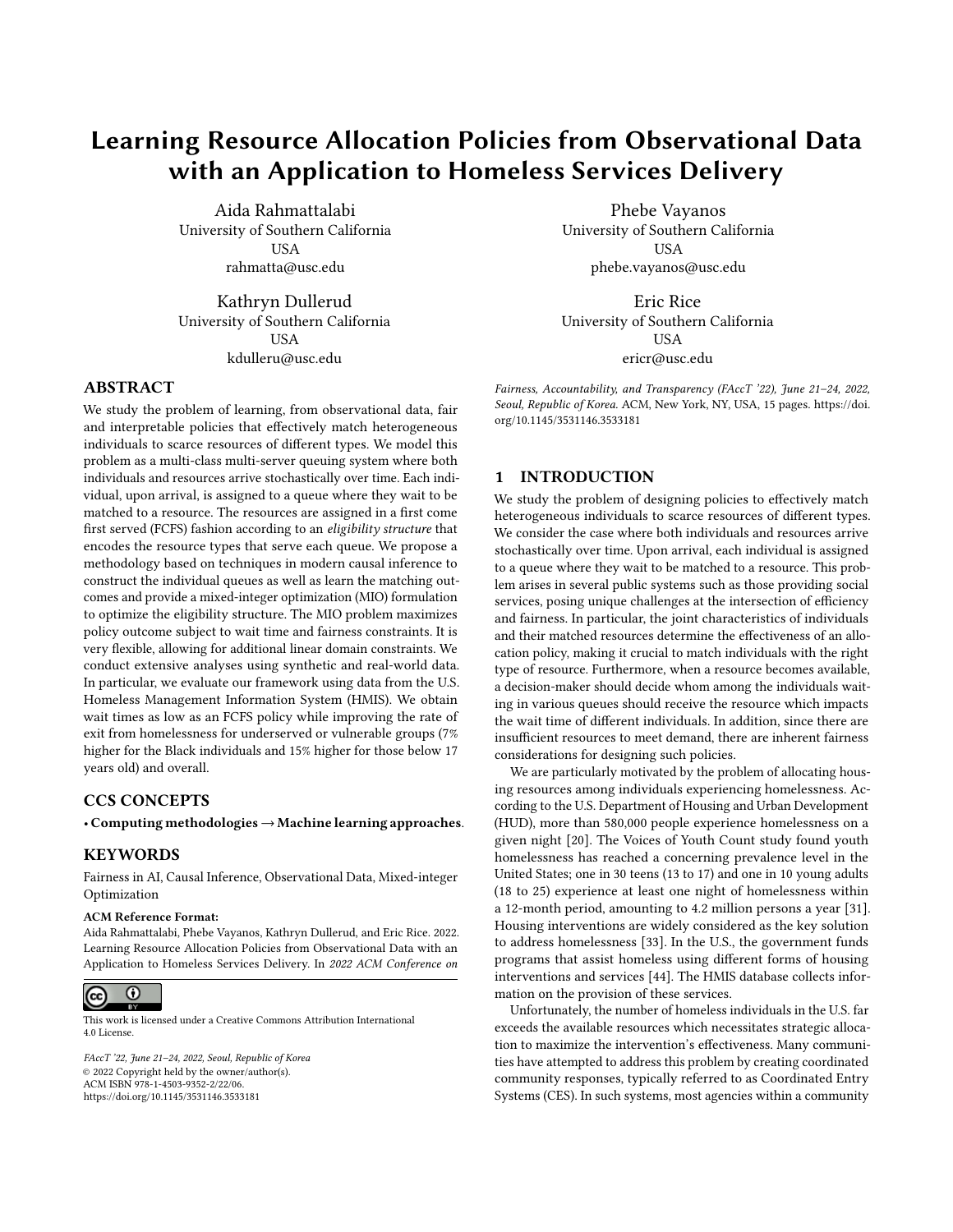- <span id="page-11-0"></span>[31] Matthew H. Morton, Amy Dworsky, Jennifer L. Matjasko, Susanna R. Curry, David Schlueter, Raúl Chávez, and Anne F. Farrell. 2018. Prevalence and Correlates of Youth Homelessness in the United States. Journal of Adolescent Health 62, 1 (2018).<https://doi.org/10.1016/j.jadohealth.2017.10.006>
- <span id="page-11-8"></span>[32] Quan Nguyen, Sanmay Das, and Roman Garnett. 2021. Scarce Societal Resource Allocation and the Price of (Local) Justice. In Proceedings of the AAAI Conference on Artificial Intelligence. AAAI Press, Virtual Conference, 5628–5636.
- <span id="page-11-1"></span>[33] U.S. Dept. of Housing, Office of Policy Development Urban Development, and Research. 2007. The applicability of housing first models to homeless persons with serious mental illness: Final report. Technical Report. OFFICE OF POLICY DEVELOPMENT AND RESEARCH (PD&R).
- <span id="page-11-4"></span>[34] Orgcode. 2015. Transition Age Youth – Vulnerability Index – Service Prioritization Decision Assistance Tool (TAY-VI-SPDAT): Next Step Tool for Homeless Youth. Technical Report. http://ctagroup.org/wp-content/uploads/2015/10/Y-SPDAT-v1.0- Youth-Print.pdf.
- <span id="page-11-6"></span>[35] OrgCode. 2020. The Time Seems Right: Let's Begin the End of the VI-SPDAT.
- <span id="page-11-7"></span>[36] Aida Rahmattalabi, Shahin Jabbari, Himabindu Lakkaraju, Phebe Vayanos, Max Izenberg, Ryan Brown, Eric Rice, and Milind Tambe. 2021. Fair Influence Maximization: A Welfare Optimization Approach. In Proceedings of 35th AAAI Conference on Artificial Intelligence. AAAI Press, New York, United States, 11630–11638.
- <span id="page-11-10"></span>[37] Aida Rahmattalabi, Phebe Vayanos, Anthony Fulginiti, Eric Rice, Bryan Wilder, Amulya Yadav, and Milind Tambe. 2019. Exploring algorithmic fairness in robust graph covering problems. In *Advances in Neural Information Processing Systems,*<br>Vol. 32. MIT Press, Vancouver, Canada, 15776–15787.
- <span id="page-11-11"></span>[38] John Rawls. 1999. Theory of justice. Revised Edition.
- <span id="page-11-3"></span>[39] Eric Rice. 2017. Assessment Tools for Prioritizing Housing Resources for Homeless Youth.
- <span id="page-11-5"></span>[40] Eric Rice, Monique Holguin, Hsun-Ta Hsu, Matthew Morton, Phebe Vayanos, Milind Tambe, and Hau Chan. 2018. Linking Homelessness Vulnerability Assessments to Housing Placements and Outcomes for Youth. CITYSCAPE 20, 3 (2018), 69–86.
- <span id="page-11-13"></span>[41] Lisa Rice and Deidre Swesnik. 2012. Discriminatory effects of credit scoring on communities of color.
- <span id="page-11-9"></span>[42] Donald B Rubin. 2005. Causal Inference Using Potential Outcomes. J. Amer. Statist. Assoc. 100, 469 (2005), 322–331.<https://doi.org/10.1198/016214504000001880>
- <span id="page-11-14"></span>[43] Tom Simonite. 2020. Meet the secret algorithm that's keeping students out of college.
- <span id="page-11-2"></span>[44] United States Interagency Council on Homelessness. 2015. Opening doors: Federal strategic plan to prevent and end homelessness. Technical Report. US Interagency Council on Homelessness.
- <span id="page-11-12"></span>[45] Stefan Wager and Susan Athey. 2018. Estimation and Inference of Heterogeneous Treatment Effects using Random Forests. J. Amer. Statist. Assoc. 113, 523 (2018), 1228–1242.<https://doi.org/10.1080/01621459.2017.1319839>

## A APPENDIX

## A.1 Supplemental Material: Proof of Proposition [2](#page-3-1)

**Proof.** We let the  $X_q = 1$  be the event where  $P(X) = q(X_q = 0)$ otherwise). Using this notation, we can write:

$$
V(N) = E \begin{pmatrix} 1 & 1 & 1 \\ 1 & 1 & 1 \\ 0 & 0 & 1 \\ 0 & 0 & 0 \\ 0 & 0 & 0 \\ 0 & 0 & 0 \\ 0 & 0 & 0 \\ 0 & 0 & 0 \\ 0 & 0 & 0 \\ 0 & 0 & 0 \\ 0 & 0 & 0 \\ 0 & 0 & 0 \\ 0 & 0 & 0 \\ 0 & 0 & 0 \\ 0 & 0 & 0 \\ 0 & 0 & 0 \\ 0 & 0 & 0 \\ 0 & 0 & 0 \\ 0 & 0 & 0 \\ 0 & 0 & 0 \\ 0 & 0 & 0 \\ 0 & 0 & 0 \\ 0 & 0 & 0 \\ 0 & 0 & 0 \\ 0 & 0 & 0 \\ 0 & 0 & 0 \\ 0 & 0 & 0 \\ 0 & 0 & 0 \\ 0 & 0 & 0 \\ 0 & 0 & 0 \\ 0 & 0 & 0 \\ 0 & 0 & 0 \\ 0 & 0 & 0 \\ 0 & 0 & 0 \\ 0 & 0 & 0 \\ 0 & 0 & 0 \\ 0 & 0 & 0 \\ 0 & 0 & 0 \\ 0 & 0 & 0 \\ 0 & 0 & 0 \\ 0 & 0 & 0 \\ 0 & 0 & 0 \\ 0 & 0 & 0 \\ 0 & 0 & 0 \\ 0 & 0 & 0 \\ 0 & 0 & 0 \\ 0 & 0 & 0 \\ 0 & 0 & 0 \\ 0 & 0 & 0 \\ 0 & 0 & 0 \\ 0 & 0 & 0 \\ 0 & 0 & 0 \\ 0 & 0 & 0 \\ 0 & 0 & 0 \\ 0 & 0 & 0 \\ 0 & 0 & 0 \\ 0 & 0 & 0 \\ 0 & 0 & 0 \\ 0 & 0 & 0 \\ 0 & 0 & 0 \\ 0 & 0 & 0 \\ 0 & 0 & 0 \\ 0 & 0 & 0 \\ 0 & 0 & 0 \\ 0 & 0 & 0 \\ 0 & 0 & 0 \\ 0 & 0 & 0 \\ 0 & 0 & 0 \\ 0 & 0 & 0 \\ 0 & 0 & 0 \\ 0 & 0 & 0 \\ 0 & 0 & 0 \\ 0 & 0 & 0 \\ 0 & 0 & 0 \\ 0 & 0 & 0 \\ 0 & 0 & 0 \\ 0 & 0 & 0 \\ 0 & 0 & 0 \\ 0 & 0 & 0 \\ 0 & 0 & 0 \\ 0 & 0 & 0 \\ 0 & 0 & 0 \\ 0 & 0 & 0 \\
$$

where  $C = \int_{q \in Q} P(X_q = 1) E Y(0) X_q = 1 = E[Y(0)]$ :

## A.2 Supplemental Material: Proof of Proposition [3](#page-6-1)

Proof. We first prove part one and show the conditional independence for each component  $Y_r$  of the potential outcome vector. The proof is in the same vein as the balancing scores in the causal inference literature which is essentially a low-dimensional summary of the feature space that facilitates causal inference for observational data in settings with many features. For binary potential outcomes, we have

$$
P(Y_r = 1 | S; R) = E[Y_r | S; R]
$$
  
= E [E [Y\_r | S; R; X] | S; R]  
= E [E [Y\_r | S; X] | S; R]  
= E [E [Y\_r | X] | S; R]  
= E [S\_r | S; R]  
= S\_r;

where the third line follows the assumption of the proposition and the fourth line holds since  $S$  is essentially a function of  $X$  and can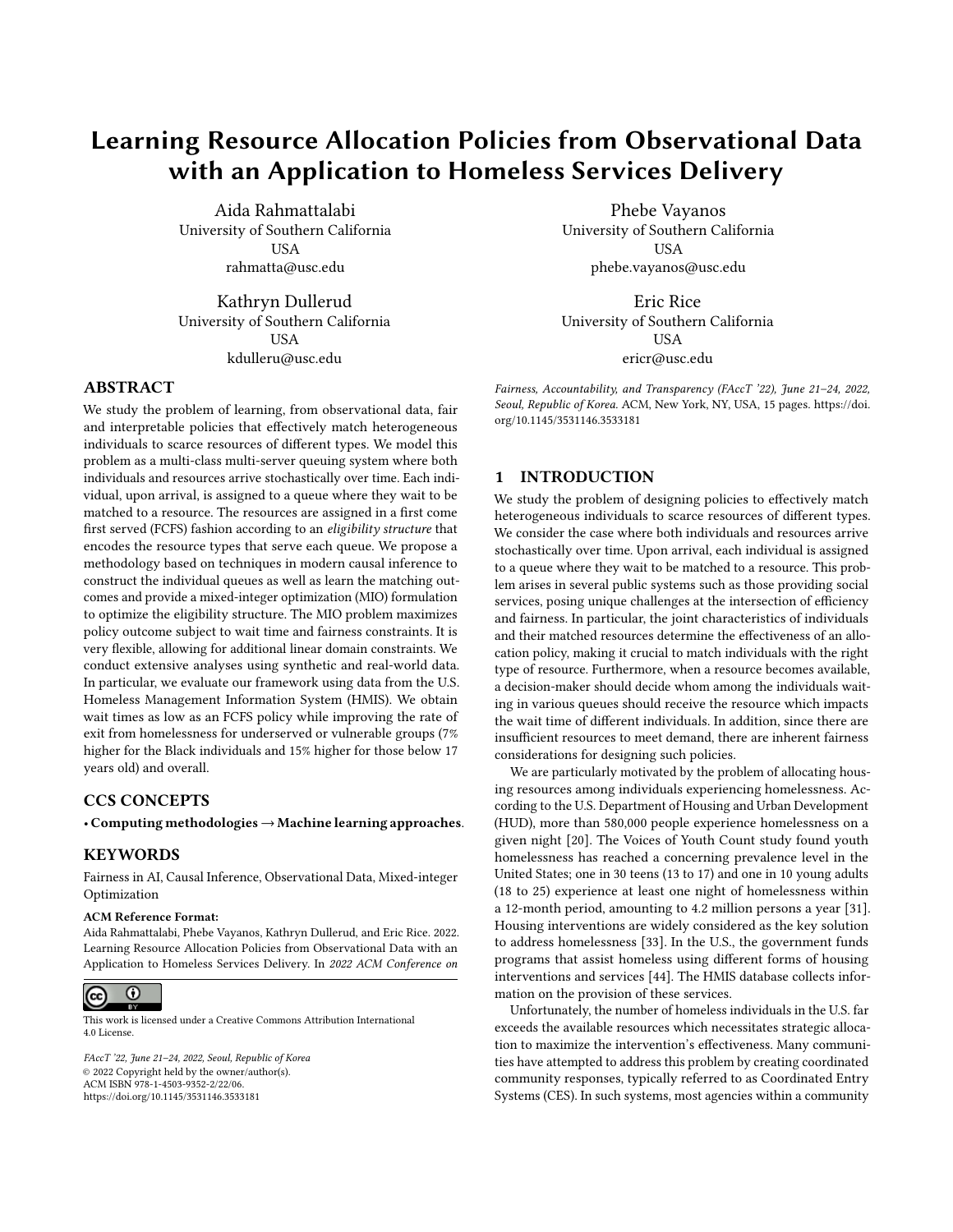be dropped. We also show

$$
P(Y_r = 1 | S) = E[Y_r | S]
$$
  
= E [E[Y\_r | S; X] | S]  
= E [E[Y\_r | X] | S]  
= E [S\_r | S]  
= S\_r:

We proved  $P(Y_r = 1 | S; R) = P(Y_r = 1 | S)$ . We now prove the second part of the proposition.

$$
P(P(R = r | X = x) > 0) = 1 \Rightarrow P(P(R = r; X = x) > 0) = 1
$$

$$
P(P(R = r; X = x) > 0) = P(P(R = r; X = x; S = s) > 0)
$$
  
\n $\leq P(P(R = r; S = s) > 0)$ :

It follows that  $P(P(R = r; S = s) > 0) = 1$  for all values of s.

## B SUPPLEMENTAL MATERIAL: COMPUTATIONAL RESULTS

HMIS Data Preparation. We used HMIS dataset collected between 2015 and 2017 across 16 communities in the United States. The dataset contains 10,922 homeless youth and 3464 PSH and RRH resources combined. We removed all those with veteran status (54 data points), pending and unknown outcomes (4713 data points). We grouped Hawaiian/Pacific Islander, Native American, Hispanics, Asian under 'Other' category as no significant statistical inference can be made on small set of observations within each individual category. Further, we removed 6 data points with no gender information. We use a median date 08/13/2015 as the cut-off date to separate train and test sets.

Outcome Estimation. Figure [9](#page-12-0) depicts the average outcome across different score values  $E[Y(r) | S = s]$   $8r \in \mathcal{R}$ ; using the DR estimate. Under SO, after  $S = 8$ , there is a significant drop in average outcome. Average outcomes under PSH and RRH also exhibit a decline with score. However, they remain highly effective even for high-scoring youth.

Propensity Score. In order to evaluate different policies using IPW and DR methods, we estimated the propensity scores, i.e.,

<span id="page-12-0"></span>

Figure 9: Probability of exiting homelessness across the NST score range estimated using the DR method.

<span id="page-12-1"></span>

|                  | Model                  | In-Sample Accuracy (%) |
|------------------|------------------------|------------------------|
|                  | Multinomial Regression | 72.5                   |
| <b>NST Score</b> | Neural Network         | 76.4                   |
|                  | Decision Tree          | 76.3                   |
|                  | Random Forest          | 76.4                   |
| All Features     | Multinomial Regression | 75.4                   |
|                  | Neural Network         | 80.4                   |
|                  | Decision Tree          | 79.2                   |
|                  | Random Forest          | 99.7                   |

| Table 2: Prediction accuracy for propensity estimation using |  |
|--------------------------------------------------------------|--|
| HMIS data.                                                   |  |

 $0(R = r | X = x)$ . Table [2](#page-12-1) summarizes the accuracy across different models. We consider two models, one that uses only the NST score and one that uses the entire set of features in the data. We observe that, even though the policy recommendations only use NST score, including other features help improve the accuracy. In addition, the decision tree and random forest are the top-performing models. Although random forest exhibits over-fitting (in-sample accuracy = 99.6%) its out-of-sample accuracy (79.3%) outperforms other models. In addition to accuracy, the propensity models should be well-calibrated. That is, the observed probability should match the predicted probability. We plot the reliability diagrams in Figure [10,](#page-13-0) where −axis is the observed probability in the data and the x−axis is the predicted value. The dots correspond to values of different bins. A well-calibrated model should lie on the  $x = x$ diagonal line.

As seen in Figure [10,](#page-13-0) random forest and neural network models have relatively better calibration property. Finally, in our model selection, we take fairness considerations into account. In particular, we study the calibration of the models across different demographic groups for which fair treatment is important. Since ultimately we use the probability estimates, not the binary prediction, it is important to ensure that across different demographic groups, the models are well-calibrated. We adopted test-fairness notion [\[12\]](#page-10-26). We fit a model to predict the resource one receives, based on the predicted propensities and demographic features. In a well-calibrated model across demographic groups, the coefficients of the demographic attributes should not be statistically significant in the prediction. For the predicted values of the random forest model none of the demographic attributes coefficients were found to be statistically significant. In addition, the model were calibrated within groups with coefficient near 1. Regression results are summarized in Table [3.](#page-13-1) Hence, we chose random forest as the model of historical policy  $_0$ .

Outcome Estimation. In the direct method, one estimates the (counterfactual) outcomes under different resources by fitting the regression models  $P(Y | X = x; R = r)$  8 $r \in \mathcal{R}$ : For model selection, we followed the same procedure as propensity score estimation. Table [4](#page-13-2) summarizes the accuracy of different models for each type of resource.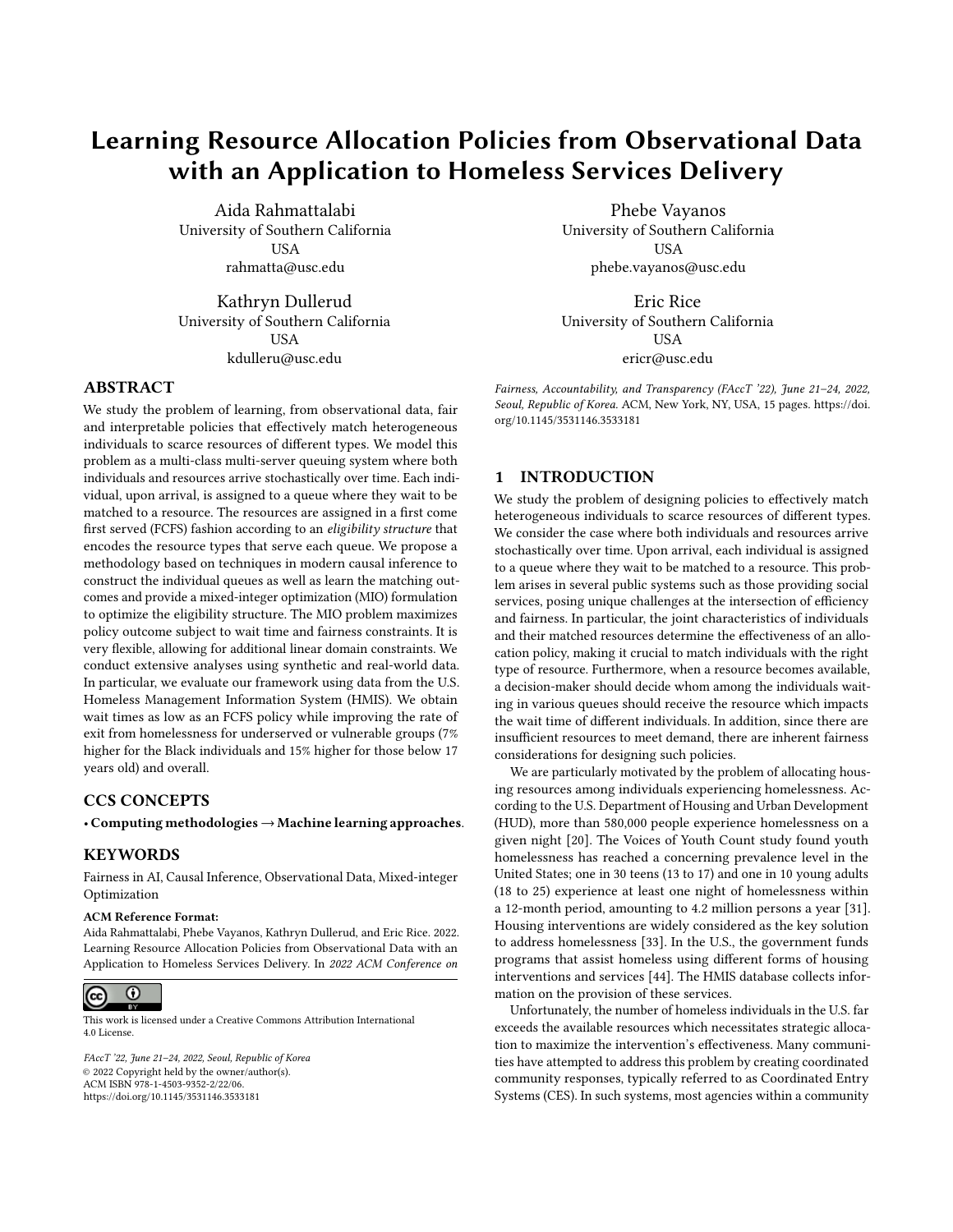<span id="page-13-2"></span>

<span id="page-13-0"></span>

<span id="page-13-1"></span>

| Coeffs.      | Estimates | $p$ -value | Coeffs.      | Estimates | $p$ -val          |
|--------------|-----------|------------|--------------|-----------|-------------------|
| Intercept    | $-0.012$  | 0.066      | Intercept    | $-0.054$  | $5.7e_1$          |
| PSH pred.    | 0.985     | $< 2e-16$  | RRH pred.    | 1.125     | < 2e <sub>1</sub> |
| $Race = 2$   | 0.011     | 0.204      | $Race = 2$   | $-0.007$  | 0.586             |
| $Race = 3$   | 0.002     | 0.803      | $Race = 3$   | $-0.014$  | 0.394             |
| Gender = $2$ | $-0.006$  | 0.469      | Gender = $2$ | 0.000     | 0.987             |
| $Age = 2$    | 0.006     | 0.485      | $Age = 2$    | $-0.003$  | 0.813             |

Table 3: Propensity calibration within group for PSH (left) and RRH (right) of random forest model. None of the coefficients of the demographic attributes are found to be significant. In addition, the coefficient associated with the predicted probability is close to 1 in both models, suggesting that the model is well-calibrated even when we control for the demographic attributes.

Considering the reliability diagrams in Figure ??, we observe that logistic regression models are well-calibrated across different resources. We also investigated test-fairness of logistic regression where we fit the observed outcome against the predicted outcome and demographic features. Results are summarized in Table [5.](#page-13-3) As seen, the coefficients of demographic features are not significant, suggesting that test-fairness is satisfied.

## Optimal Matching Topology for Fairness over Age.

Figure [12](#page-14-1) depicts the policies when fairness over age is imposed. According to this figure, across all score values youth below 17 years are eligible for PSH. On the other hand, mid- and high-scoring

<span id="page-13-3"></span>Coeffs. Estimates  $\rho$ -value<br>Intercent 0.054 5.70.05 S: Outcome calibration within group for PSH (left) and Intercept -0.054 5.7e-05<br>
RRH (right) of logistic regression model. None of the coef-RRH pred.  $1.125 <sup>2e</sup>$ <sub>10</sub><sup>16</sup> experience of the demographic attributes are found to be sig-Race = 2  $-0.007$  0.586 nificant. In addition, the coefficient associated with the pre-Race = 3  $-0.014$  0.394 dicted probability is close to 1 in both models, suggesting  $\text{Age} = 2$   $\text{0.000}$   $\text{0.813}$  that the model is well-calibrated even when we control for  $\text{Age} = 2$   $\text{0.003}$   $\text{0.813}$  the demographic attributes <u>the </u>demographic attributes.

> youth over 17 years old, are eligible for PSH. We further imposed constraints to ensure within each score group, the connections are the same for different age groups. Figure [13](#page-14-2) illustrates the resulting matching topology, according to which individuals who score above 7 are eligible for RRH and PSH, regardless of their age. Those who score 6 are eligible for all three resource types. Finally, All youth with score below 6 are only eligible for SO. We observe that all individuals who belong to a certain queue, regardless of their age, are eligible for the same types of resources. As a result of combining the queues that depended on age, the worst-case policy value across the age groups decreased from 0.74 to 0.69 which still outperforms the SQ (data) with worst-case performance of 0.64.